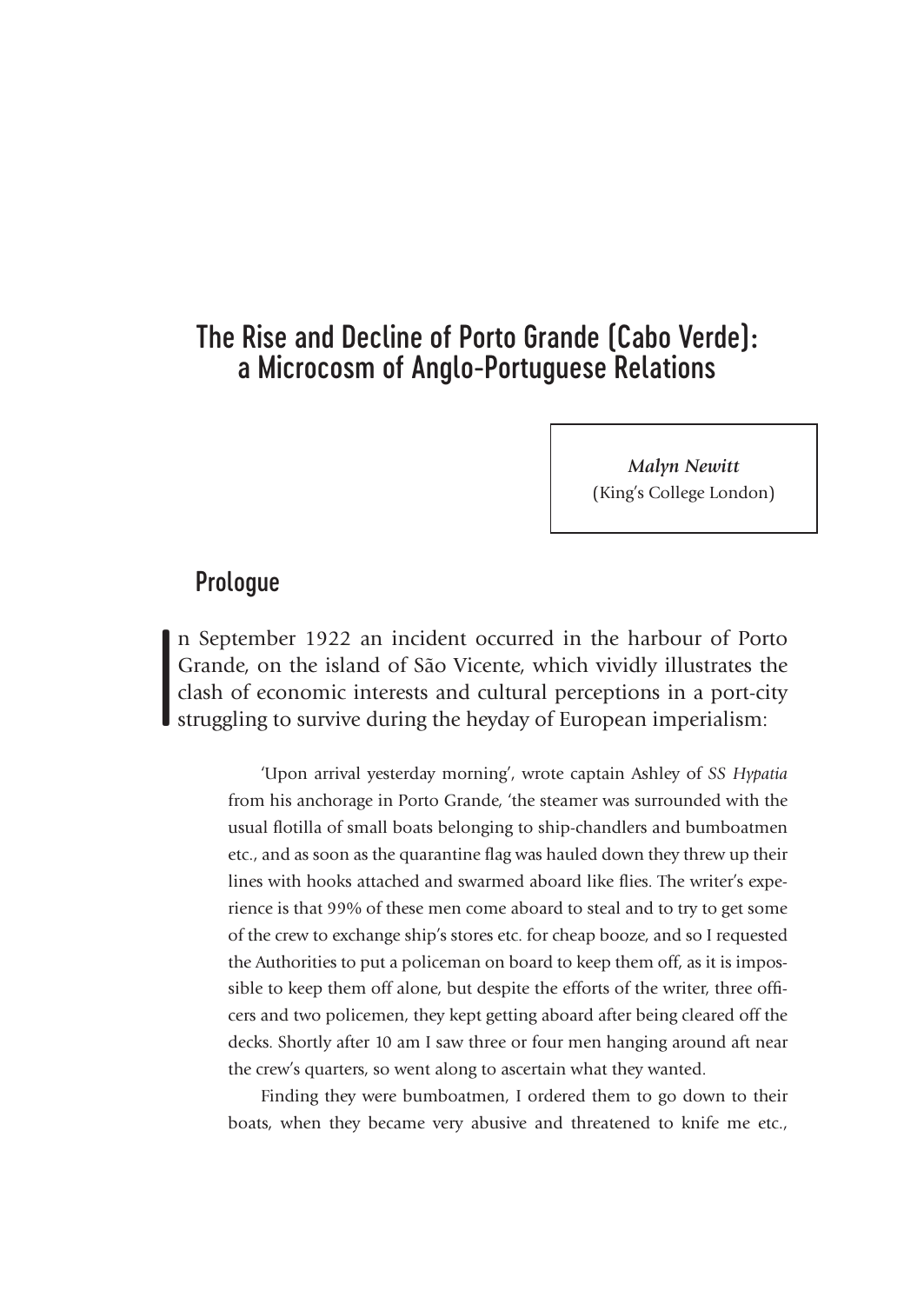so with the assistance of one of the policemen, they were compelled to leave the steamer. They spoke fluent English and their language was vile. We had just cleared the after deck when I heard one of the sailors shout "Captain, there is a nigger trying to dump the Third Mate."

I rushed up onto the saloon deck and found the Third Officer and a big half caste struggling, so naturally grabbed the nigger and pulled him off. It appears the Third Officer found the nigger bumboatman prowling about the saloon deck and ordered him off, when the nigger grabbed him and threw him onto the deck. Several of my sailors proved to be real white men and came to our assistance and a free fight between nigger bumboat men and coolies versus various members of the crew and police ensued. Their accomplices in the boats then commenced throwing lumps of coal, one of which struck me on the right side of the head, cutting me badly, and raising a huge lump.

Whilst this was going on, three or four niggers got aboard aft and tried to join their accomplices on the saloon deck, but were prevented from doing so by Chief Officer Madrell and two sailors, who compelled them to return to their boats. During the struggle the Chief Officer had his nose scarred and badly bruised, and one of the sailors received a black eye, both men being injured by knuckle-dusters the niggers wore.

This amounts to nothing less than absolute contempt for the British flag. $^{\prime}$ <sup>1</sup>

Written in high indignation, this text uses language loaded with cultural significance. Consider the following phrases: "They spoke fluent English and their language was vile", "the nigger bumboatman prowling about the saloon deck", "my sailors proved to be real white men", "nothing less than absolute contempt for the British flag." Such language is extraordinarily revealing of the racial and class tensions that lay so near the surface of society during the imperial era.

However, it is not the purpose of this paper to analyze this text in detail (although it might be appropriate to recall that the British

<sup>1</sup> National Archives (London) [henceforward NA] FO 371/8386 J. W. Moore, Secretary of the Imperial Merchant Service Guild to the Under Secretary of State for Foreign Affairs, enclosing a report from Captain H. Ashley of *SS Hypatia*, 26 September 1922.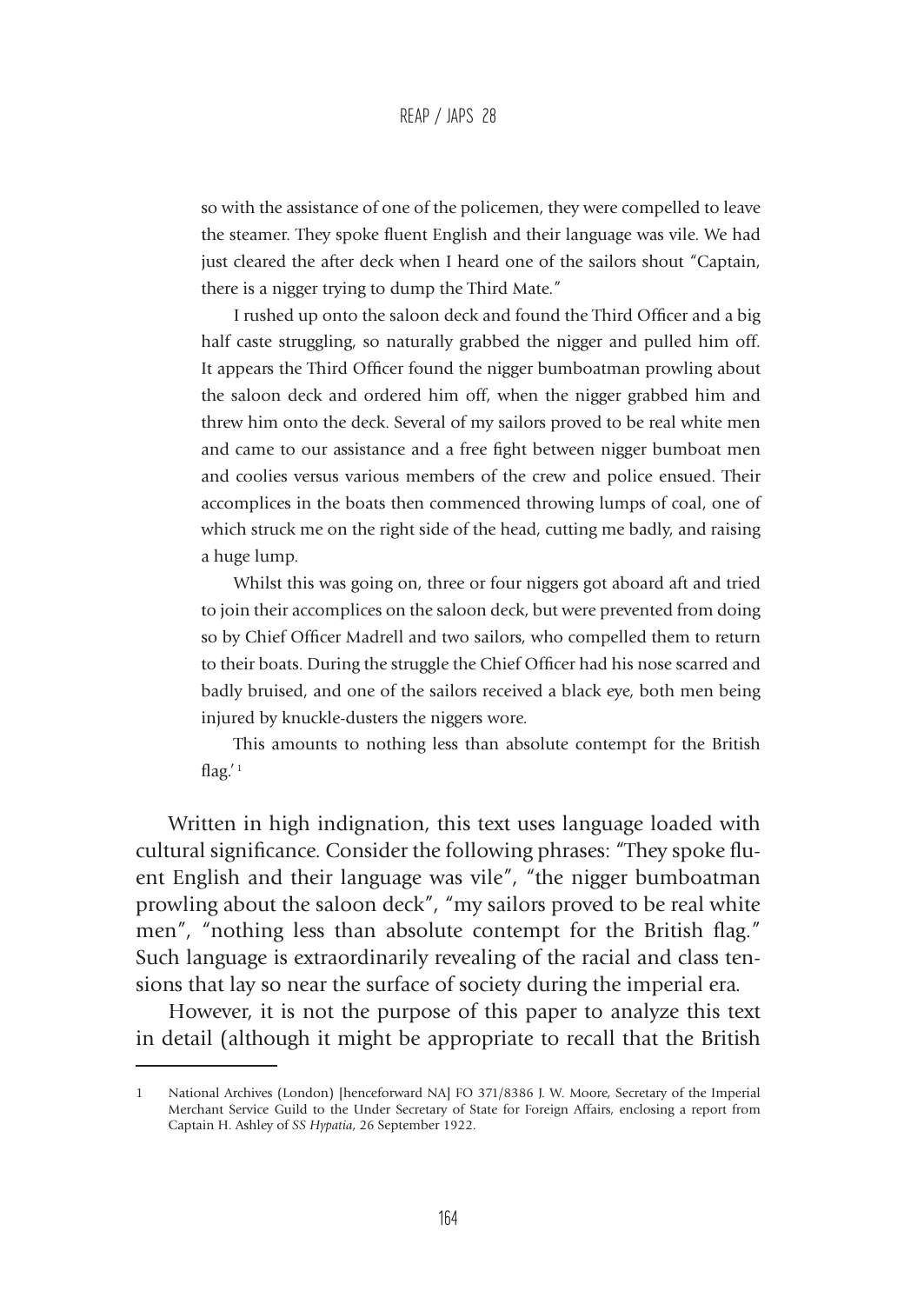Vice-Consul, commenting to the Secretary of State on this incident, "pointed out that the foul language – in English – could only have been learned amongst British sailors") but rather to try to understand the historical context of this incident, to add another paragraph to the much studied history of Anglo-Portuguese relations and to see what light it throws on the early history of one of the most important cities of the Portuguese Atlantic.<sup>2</sup>

# 1. Geographical Location

In 1922 Mindelo was one of the most important port-cities in the Atlantic empires of both Portugal and Britain. Like many other port-cities it had come into existence not as a centre of religion, defence or administration but because of its pivotal role in international commerce. The Cape Verde Islands lie approximately half way between Europe and the Cape of Good Hope and Europe and the Rio de la Plata. They also lie astride the route which sailing vessels had to take to pick up the trade winds of the South Atlantic. From the time of their discovery by the Portuguese and Italian navigators in the 1450s the islands had played a crucial role in international commerce. At first, they served as a base for European trade with upper Guinea but, with the opening of the sea routes to India and South America, they became regular stopping places providing water and fresh provisions for sailing ships on long distance voyages.

Porto Grande on São Vicente is by far the best natural harbour in the archipelago. A British Foreign Office handbook, produced during the First World War, neatly summarized its advantages:

> The bay has an entrance two miles wide and penetrates inland for one and a half miles. Between the points of entrance there is an even bottom of 22 fathoms, shoaling on the west side to nine fathoms at three-quarters of a cable from the shore. There is ample anchorage on hard sand and

<sup>2</sup> NA FO 371/8386, Vice-Consul to Secretary of State, St Vincent, 25 November 1922.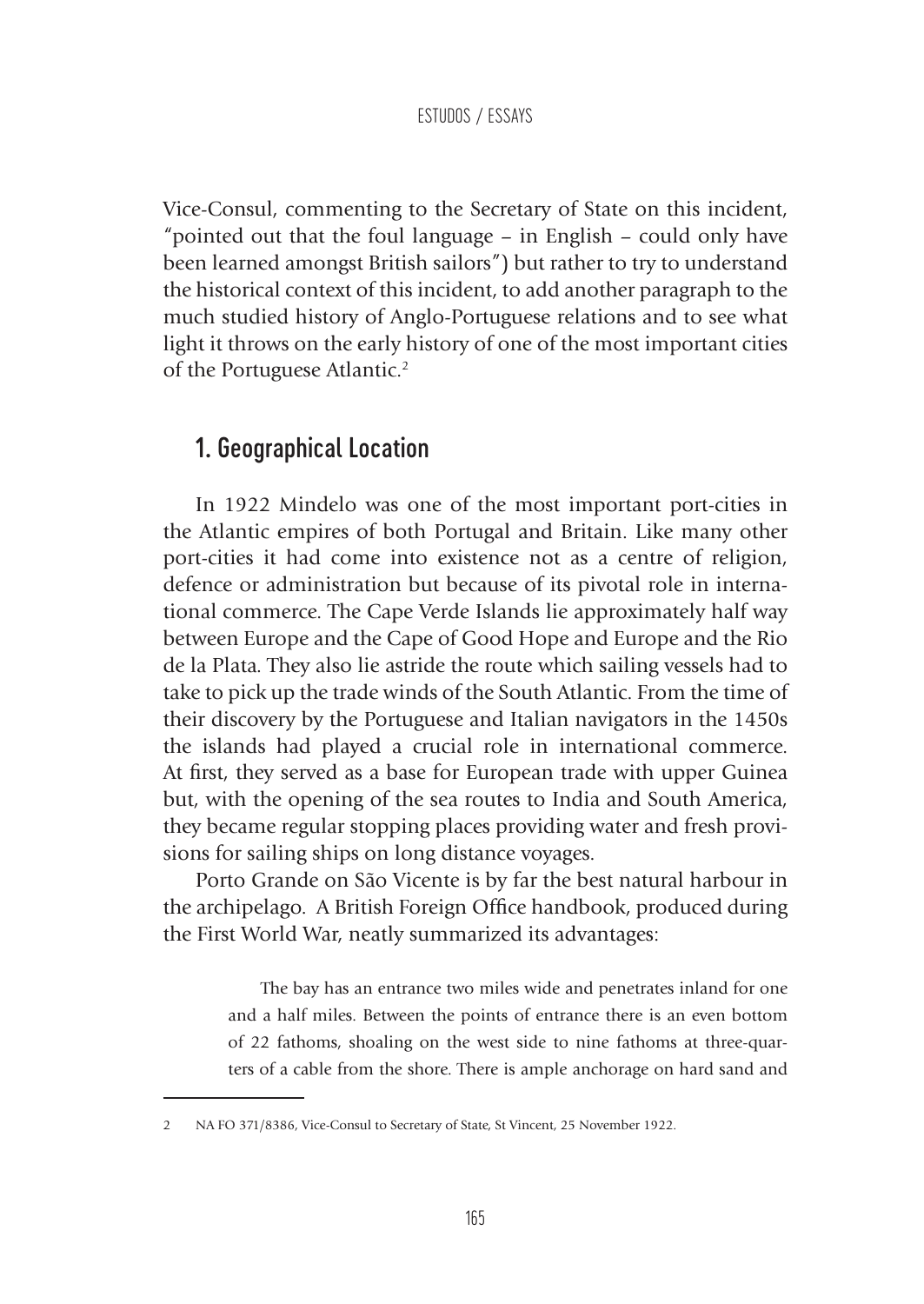the harbour is sheltered by lofty hills, though when a north-east wind is blowing there are often sudden squalls. In the centre of the bay the depth of water is 10 fathoms, but alongside the wharves 8 feet only. (Cape Verde Islands 1920, 14)

However, in spite of these advantages, the island of São Vicente attracted no permanent settlement because of its exceptionally dry, almost desert, conditions. Lack of water does not necessarily inhibit the growth of cities – Hormuz and Mozambique Island being two examples from Portuguese colonial history – but for four hundred years, Porto Grande was almost totally neglected by the Portuguese. It was, in fact, Dutch and English Indiamen and American whalers, vessels which had need of a port but good reason to avoid the Portuguese authorities, which made most use of the bay. As late as 1784 the anonymous author of the *Notícia Corográphica e Chronológica do Bispado do Cabo Verde* (…) listed São Vicente among the "Ilhas desertas" commenting that it was "almost totally arid and produced no food at all." (Carreira 1985, 36)

The first attempt by the Portuguese to settle São Vicente occurred in 1781 when the island was granted, along with the title of *capitãomor*, to João Carlos da Fonseca from Fogo. After he died a ruined man, a further attempt to plant a settlement was made in 1819 which also failed after only five years. (Silva 1998, 29-30) As late as the 1820s sailing ships bound for the Cape of Good Hope or South America avoided São Vicente and stopped at Porto da Praia in Santiago or occasionally at Brava, Fogo, or at Maio to take on a cargo of salt.

### 2. Changing Conditions in Atlantic Trade

It was the changing commercial and political world of the South Atlantic that turned an arid and deserted bay into a thriving seaport and a vital strategic link in two interlocking imperial systems. During the 1820s, Brazil and Argentina, now independent of Portugal and Spain, had opened their ports to European, principally British,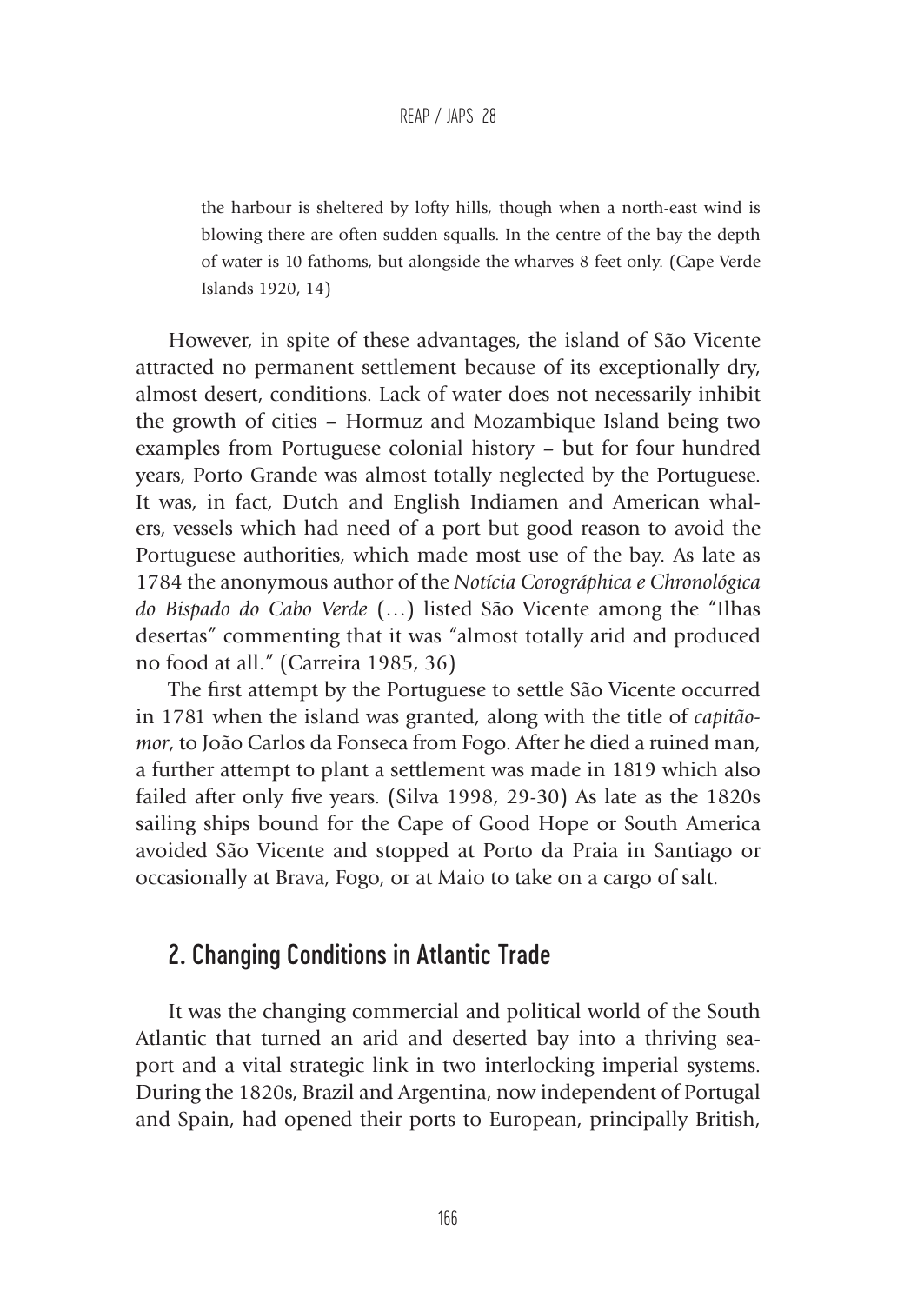commerce. At the same time the campaign against the slave trade was gathering momentum and squadrons of warships from Britain, France, the US and Portugal operated against the trade in the South Atlantic. However, although forced black emigration from Africa declined under this international pressure, it was replaced by a steadily increasing flow of emigration from Europe and the Atlantic islands. These factors all pointed to the need for a major international port to service trans-Atlantic flows of people and goods.

However, these factors alone would not have created the city of Mindelo, had steam navigation not begun the slow but inexorable process of replacing sail on the sea routes to South America and the East. Steamers moving between Europe and South America could not carry enough fuel for their whole voyage and needed to take on more coal at some port *en route*. For bunkering purposes, steamers needed large, sheltered, deep water ports and Porto Grande offered exactly the right conditions.

The first attempts to set up a coaling depot were made by the East India Company in 1838, and the same year the Septembrist government in Portugal officially established the town of Mindelo and declared that it would be the future capital of the archipelago. (*Linhas Gerais* 1984, 13)

However, it was in 1850 that the development of Porto Grande really began. In that year the Royal Mail Steam Packet Company obtained a concession for a coaling station and made Porto Grande a regular stop on the voyage to the Cape and India. That year Vice-Consul John Rendall decided to move the British Consulate from Praia to the new port-city. Rendall was an enthusiastic advocate of Porto Grande and founded one of the earliest coaling companies. As described in his book, *A Guide to the Cape de Verd Islands,* which he published, with the official approval of the Foreign Office, in 1856, the arid, desert island of São Vicente is hardly recognizable. "The salubrity of St Vincent is very superior  $(...)$ ", he writes, water is in "great abundance" six to ten feet from the surface; a road has been completed to Green Mountain (Monte Verde) and "at present a good deal of cultivation is going on". The harbour, he optimistically declares, can shelter 300 ships. (Rendall 1856, 2, 3, 27)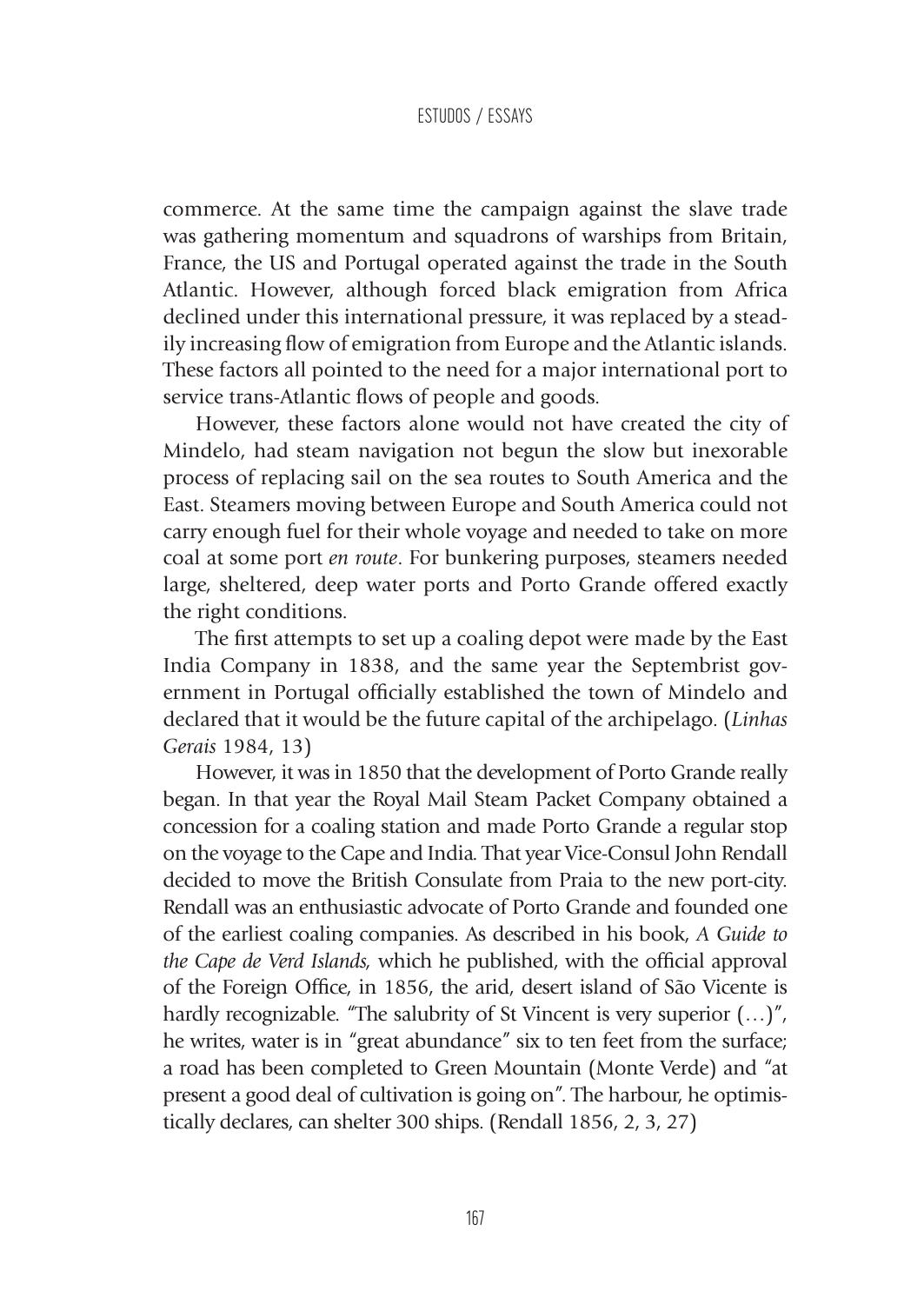The American anti-slave trade squadron also needed a base for its operations and began to use Porto Grande. A vice-consul was installed and an American cemetery was walled off a little way from the beach. (Thomas 1969, 332) Alongside the Americans, a number of British steamship lines began to use Porto Grande to resupply their vessels with coal and new British coaling companies installed themselves around the bay, among them, Patent Fuels, Thomas and Miller, Visger and Miller, McLeod & Martin and Millers and Nephew. (Silva 1998, 32-3) By 1860 there were eight coaling companies established in Mindelo.

Coal bunkering required large amounts of labour. Cape Verdian workmen began to come from the other islands to work for the coaling companies, which built them small stone houses near the coal depots. The Portuguese administration followed. In 1852 a small fort, Fortim del Rey, was constructed; in 1858 a customs house was built and in 1860 a Comissão Municipal was established marking the separation of the island administration from that of neighbouring Santo Antão. (Silva 1998, 36) Later a residence was built for the governor of Cape Verde who began to spend some time in the island because of its growing international importance. However, the official capital of Cabo Verde was never transferred from Praia as the Setembristas had intended.

Although the Spanish established a coaling depot at Porto de Luz in Gran Canaria, which was declared a free port in 1852, the Canary Islands were too near Europe and too far from the ports of the Rio de la Plata. Ships from Europe did not have to refill their bunkers until they reached the half way point where Porto Grande was located. So, for most of the rest of the century, Porto Grande maintained its position ahead of its rival largely because of its ideal geographical location.

However, the prosperity of Porto Grande fluctuated as the coaling companies vied with each other to create a monopoly. By 1860 the companies that had been established in the previous decade had merged to create one dominant company, Millers and Nephew. As a consequence of this monopoly, coal prices remained high. Then in 1875, another large coaling company, Cory Brothers & Co entered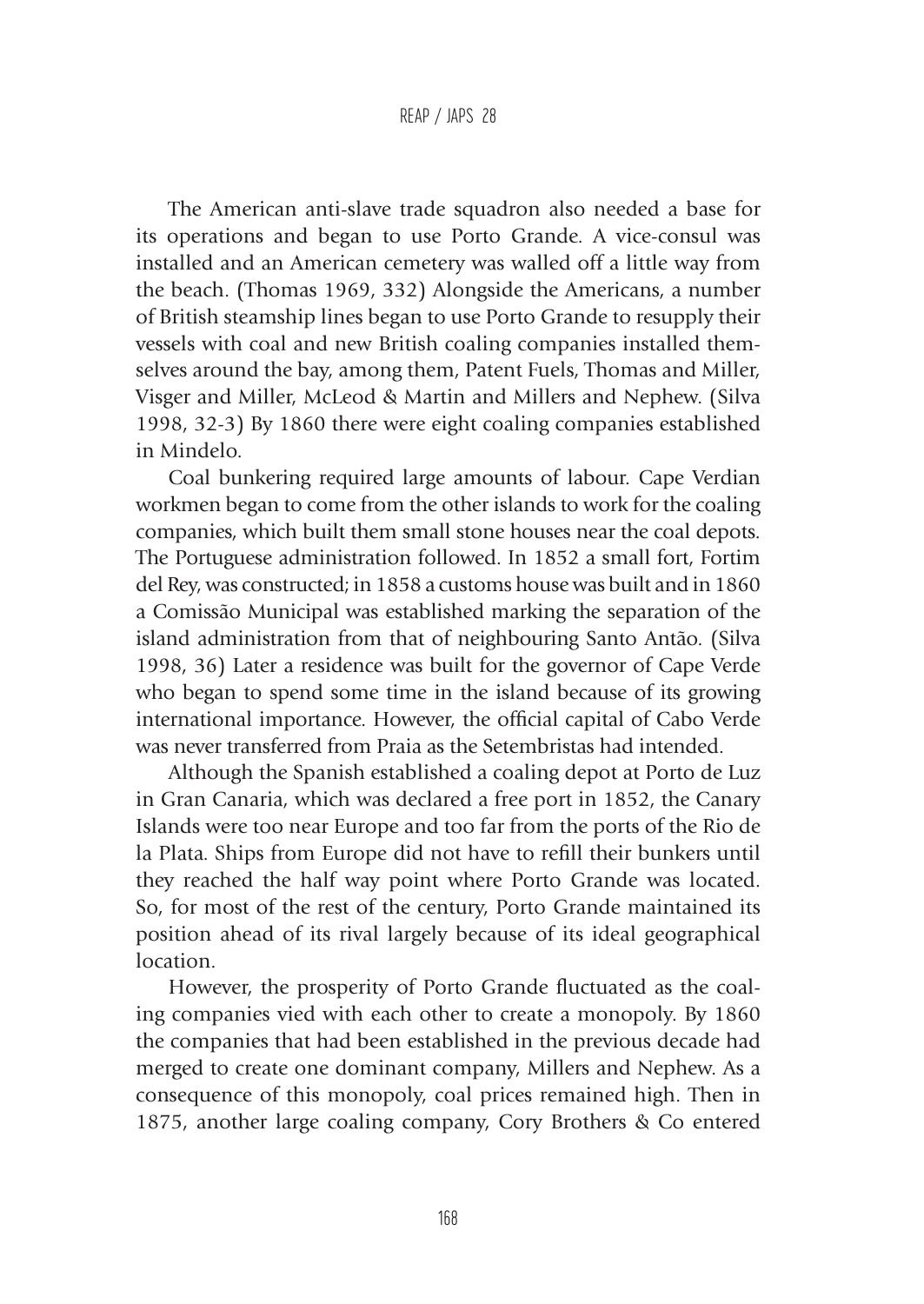the market. The immediate consequence was a lowering of the price of coal and the doubling of the number of ships calling at the port. (Prata 2014, 49-69) The Portuguese authorities took advantage of this situation to raise the tax on coal and state revenues increased five times by 1885 and nine times by 1890. In 1884 two new coaling companies appeared but, as Atlantic navigation was going through a depression, one of the consequences was another round of mergers with Miller and Nephew and Cory Brothers merging in 1889 to form a new company known as Miller and Cory Vert Islands Ltd.. The new company, holding a near monopoly, once again raised the price of coal until, in 1891, it was twice as expensive as the coal sold in Gran Canaria. In 1891 an experiment was made by granting a licence to a Portuguese coaling company and this resulted once again in a lowering of the price of coal and a boom in the numbers of ships arriving in Porto Grande. However, within three years this company had been bought up by British interests.<sup>3</sup>

In 1894, the year when Porto Grande reached the height of its importance – 2,464 ships used the port – 1881 being long haul steamers and 34 being non-Portuguese warships. 194,793 passengers passed through the port in transit. One hundred and fifty-six coaling ships delivered 657,634 metric tons of coal and, often quoted figures for January 1890, show Porto Grande importing 36,600 tons of coal from Cardiff, about the same as Gibraltar and exceeded only by Port Said, Singapore and Malta. (Machado 1891, 34-35)<sup>4</sup> Between 1890 and the First World War, Porto Grande maintained a fairly steady, if declining, level of activity as rivals in the free port of Porto La Luz and Dakar ate into its business. In 1910 301,400 tons of coal were imported and in 1913 1,414 steam ships cleared the port at a rate of about four a day and the port maintained a month's supply of coal amounting to 34,000 tons. Before the First World War, on average, goods imported by British firms in São Vicente accounted for two-thirds of all the

<sup>3</sup> For the history of the foundation and mergers of the coaling companies see Prata, 2014.

<sup>4</sup> See table facing page 26 in Vasconcellos 1903. According to the figures given by Villaça, 1896 was the peak year with 3,056 ships, but he was giving figures for Cape Verde as a whole. (Villaça 1890, 232)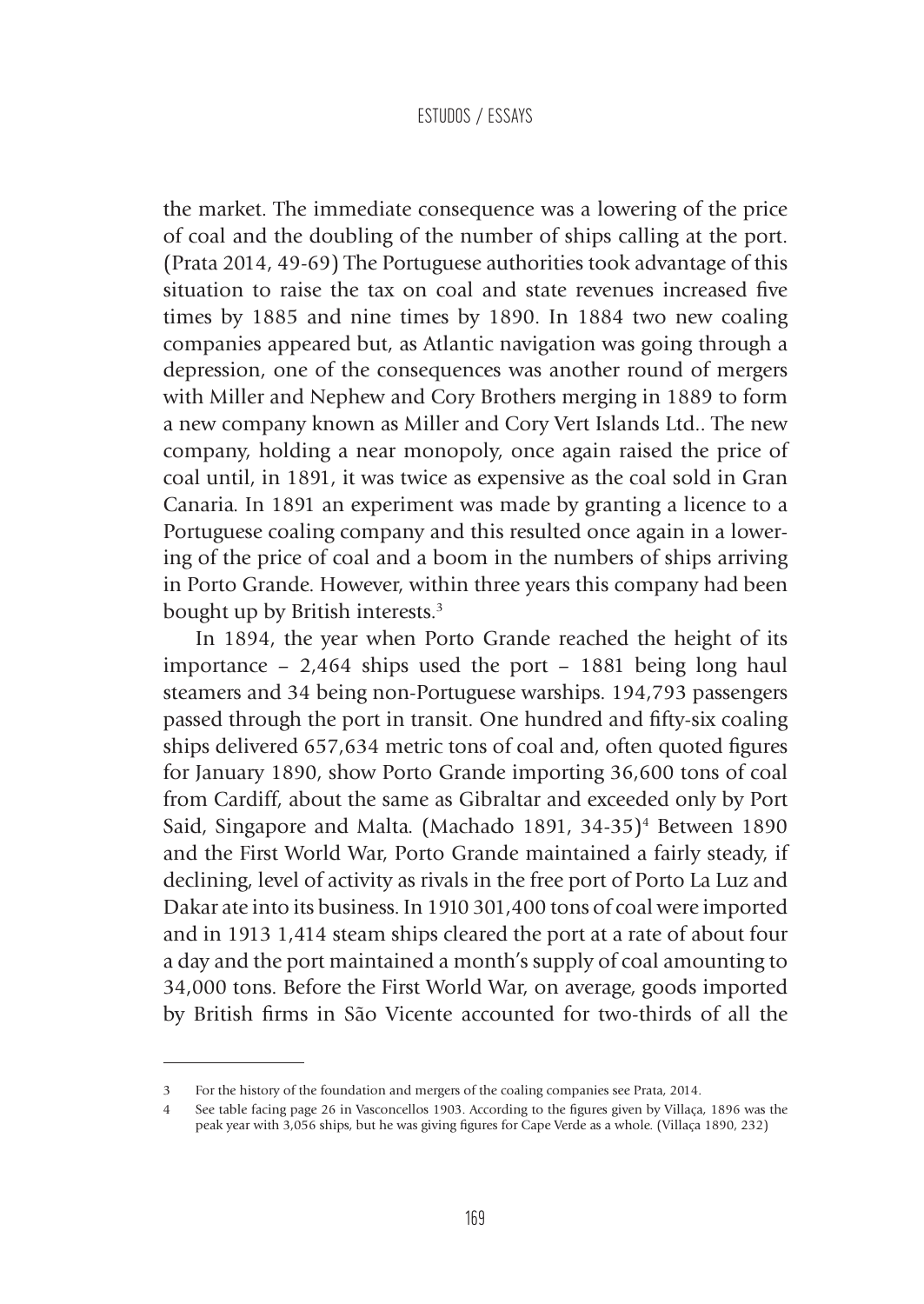imports into the Cape Verde islands, the customs duties providing the government with a substantial part of its revenue.

Porto Grande was not just a coaling station. With the laying of the transatlantic cables, it became a major link in the cable network connecting Europe with South America and Africa. The first cables reached São Vicente in 1874 and from there lines ran to the Azores, Portugal and Britain and via Ascension to Cape Town and South America. By the end of the century lines also ran to Bathurst and Free Town in West Africa. The Western Telegraph Company maintained offices and staff on São Vicente and in 1916 a wireless relay station was also in operation.

By the outbreak of the First World War, the city of Mindelo had a population of 8,500, twice the size of any other town in the archipelago, including Praia. (*Cape Verde Islands* 1920, 7, 15, 18) The character of the city was being forged by the rivalries and interactions of the British commercial community and the Portuguese administration, while ordinary Cape Verdians, subjected to the harsh conditions of drought, famine and a ruthless proletarianisation, were increasingly using Porto Grande as a staging port for emigration to the US.

### 3. The British and the Portuguese

In 1836, when the town of Mindelo was officially created, São Vicente had almost no native population. The few inhabitants of the island, it was reported, went round in state of "*nudez absoluta".* (*Linhas Gerais da História* 1984, 13) The city was entirely the creation of trans-Atlantic commerce. From the date of its foundation, it was part of two competing colonial empires. The British provided all the economic activity of the city and the port developed entirely to meet the various needs of the British Empire. In 1879 there were 157 businesses established in the town, virtually all of them British, and British companies owned most of the waterfront of the port. (Prata 2014, 55, 58) At the same time, Mindelo was politically and administratively controlled by Portugal. This dual relationship, so important in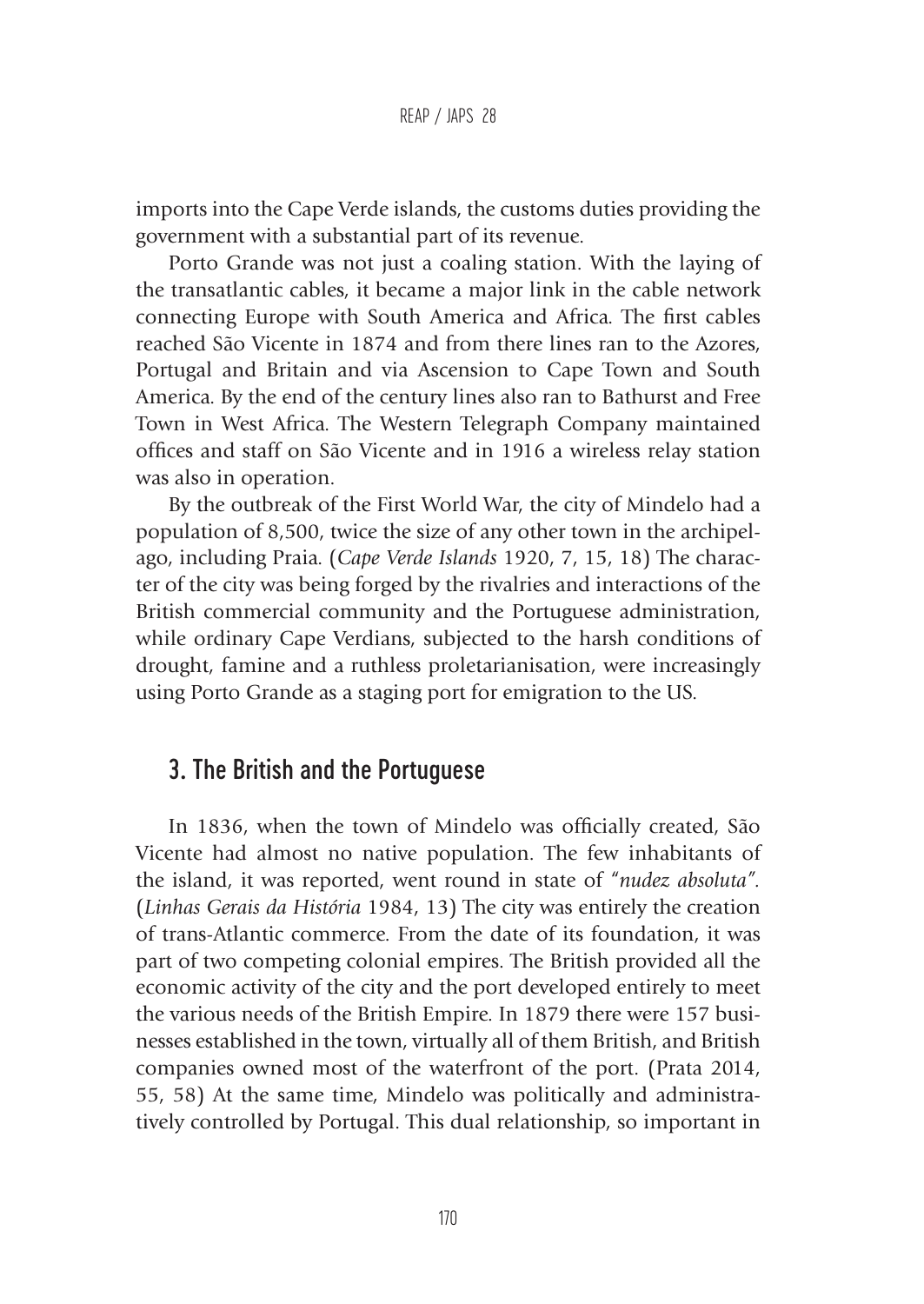shaping São Vicente society, was not unique. Parallels can be found in Madeira and, more clearly, in the Mozambican port city of Lourenço Marques, which, nominally ruled by Portugal, became a port of great strategic and economic importance for Britain in the last years of the nineteenth century.

In 1910, the British employees of the telegraph and coaling companies numbered 170. (*Portugal. Report for the Year 1911* 1912, 11) They formed a distinct colonial elite, reproducing the social relations typical of British colonies throughout the world. At the head of the community was the British Vice-Consul and the managers of the different companies. Otherwise it was a bachelor community whose members lived separately from the local population in large purpose-built residences. Their lives revolved around drinking and sport. Within three years of establishing themselves in Porto Grande, the British had petitioned for a grant of land for a golf course. Later, tennis and football were introduced and a cricket club was formed which prospered sufficiently for a book eventually to be written about Cape Verdian cricket. In 1925 the Prince of Wales visited São Vicente on board *HMS Repulse*. After a motoring expedition into the interior and an ascent of Monte Verde, "cricket and other games were arranged in the afternoon for officers of *HMS Repulse* by the British residents and for the men by the local Portuguese residents"– a hierarchical gradation of sporting activity that the British in the 1920s would have thought wholly appropriate.<sup>5</sup>

A small commercial community of Gibraltese Jews also existed, running hotels and shops and linked inevitably with the British.

The British were a transient community but even so, until at least the end of the nineteenth century, they outnumbered the Portuguese. Few if any of them settled in the island, which they referred to as the 'cinder heap', or visited the other islands of the archipelago. They were there to make money and felt no commitment to the local population or to the welfare of the islands. The captains and crew of the steamers which called to take on coal, also had a narrow range of

<sup>5</sup> NA FO 371/11094 Vice-Consul L. Leach to Secretary of State, St Vincent, 10 October 1925.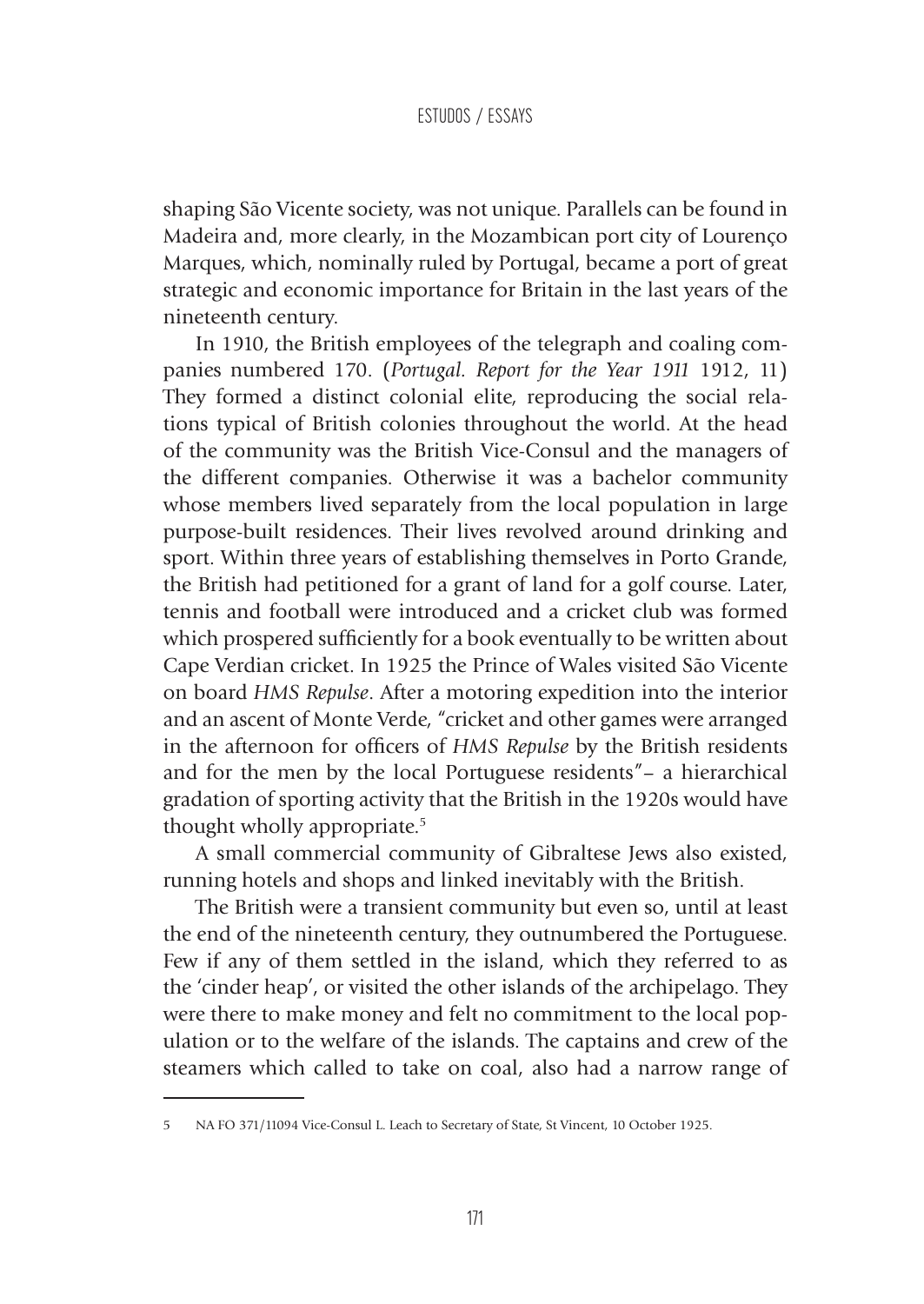interests. They wanted the quickest turn round time and they wanted to be provided with the water and fresh provisions that they required as well as the coal.

The Portuguese community in Mindelo was made up for the most part of the officials in charge of the police, the military, the customs and the administration. This community aspired to a certain cultural elegance. According to João de Sousa Machado, writing in 1891, "os bailes da classe mais elevada são perfeitamente em regra como os das cidades de segunda ordem da Europa." (Machado 1891, 16-17)

As in so many other parts of the Portuguese world, British and Portuguese found themselves locked into a loveless marriage, each needing the other but each resentful of the attitudes and behaviour of their partner. There was continual tension between the Portuguese administrators, the economically dominant and culturally exclusive British community and the constantly changing population of foreigners in transit whose presence exacerbated the problems of smuggling and prostitution.

From the start, conflict existed between the expectations of the British and the Portuguese. Both the ships' captains and the personnel of the British coaling companies looked to the Portuguese authorities to provide the port services. Quarantine facilities and a customs house were duly built but proper harbour works were never constructed. In the last quarter of the century almost the entire waterfront of Mindelo was owned by British coaling companies (Prata 2014, 58) but the simple wooden jetties they built compared unfavourably with the facilities available at ports like Gran Canaria. Archibald Lyall, visiting São Vicente in 1936, described how

> the passenger reaches the little jetty pied with black stains where he has been splashed by the coal-dust laden water (…) he has to clamber up a rusty iron companion-way and pick his way carefully along the broken wooden jetty to avoid falling through the holes into the sea. (1938, 76-77)

This, he comments "was once the fourth greatest coaling station in the world". (Lyall 1938, 76-7) Not only were there no harbour works,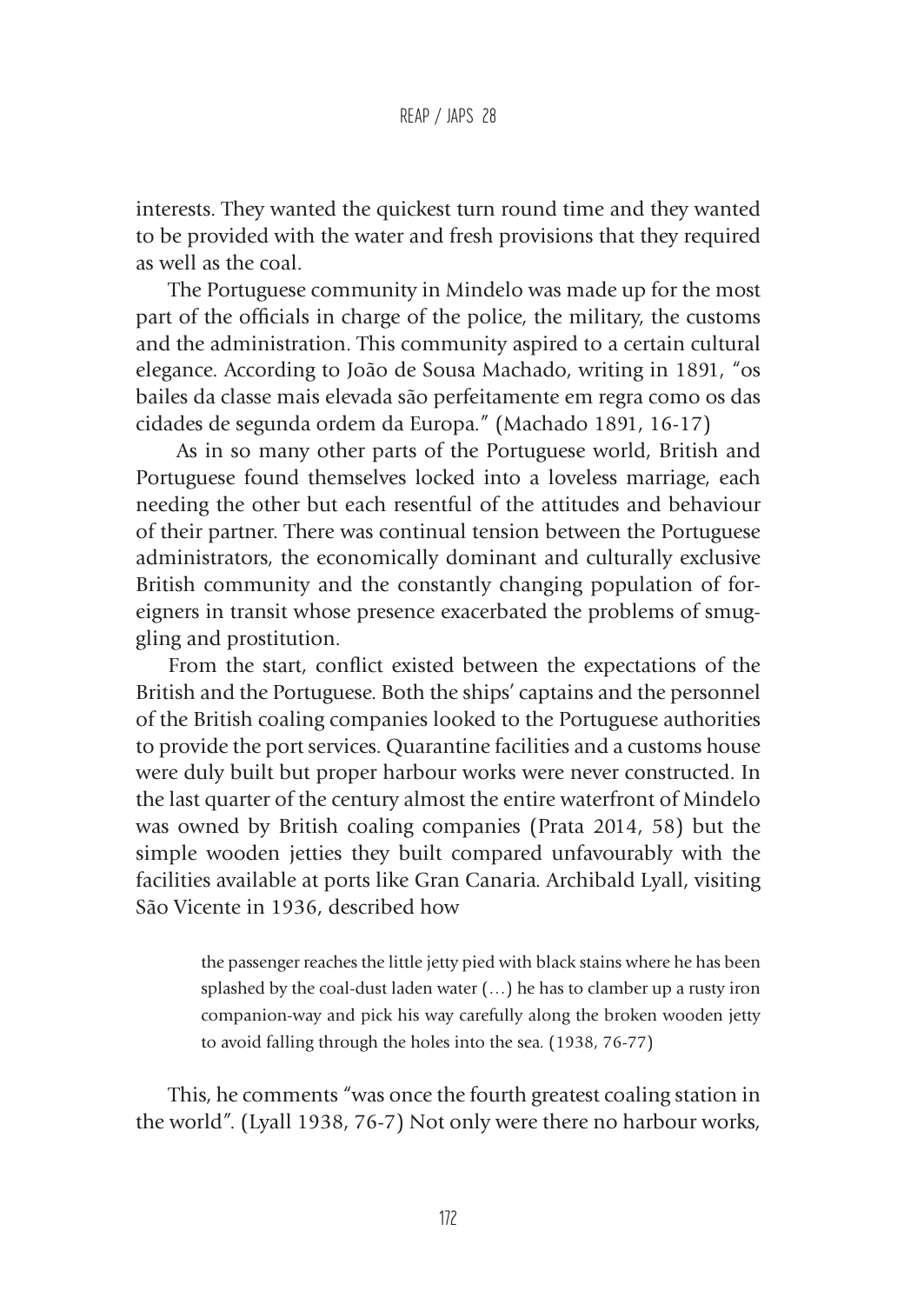but there was no proper water supply and no ice plant. "If the town (…) were made more attractive by the installation of electric light, better buildings, shops, amusements etc. there would be inducement for passengers from ships calling to land and spend money", wrote the British Vice-Consul in 1912. (*Portugal. Report for the Year 1911* 1912, 4)

The single greatest complaint of the British community, however, was the lack of adequate policing. Shortly after the declaration of the Portuguese Republic in 1910, the workers in Porto Grande went on strike for more pay. The Acting Vice-Consul sent a panic-stricken telegram – "British merchants property in hands of mob and business suspended authorities powerless (….)".6 The following day he reported, "the position was very critical, crowds of men about the streets insulting British residents, and on my appealing to the Mayor he told me that he was doing his utmost to preserve order but that his force was not adequate."7 In fact the Portuguese police managed to protect the transatlantic cable from interference and, when the strike was over, it was admitted by Captain B. Miller of *HMS Aeolus* that "the Authorities ashore seemed determined that order should be kept and except for the presence of large numbers of unemployed labourers in town, I saw nothing to cause apprehension to the white community." <sup>8</sup>

The Portuguese claimed that the British charged too much for their coal and that this was threatening the survival of Porto Grande. They believed that the British preferred to make their profits from high prices and low turnover rather than from the growth of the port. In 1911, they suggested levying a flat rate tax on the coaling companies who would then be free to import as much coal as they liked tax free. (*Portugal. Report for the Year 1911* 1912, 5)

The coaling companies rejected this but continued to blame the price of coal on the high rates of tax imposed by the Portuguese.<sup>9</sup> And there the argument stuck. It was summarized in September 1925 in

<sup>6</sup> NA FO371/974 Acting Consul to Secretary of State, St Vincent, 20 October 1910.

<sup>7</sup> NA FO371/974 Acting Consul to Secretary of State, St Vincent, 21 October 1910.

<sup>8</sup> NA FO 371/974, Captain B. Miller to C-in-C Devonport, 11 November 1910.

<sup>9</sup> See for example NA FO 371/7101 Vice-Consul Darrell Wilson to Lancelot Carnegie, British Minister in Lisbon, St Vincent, 19 May 1921.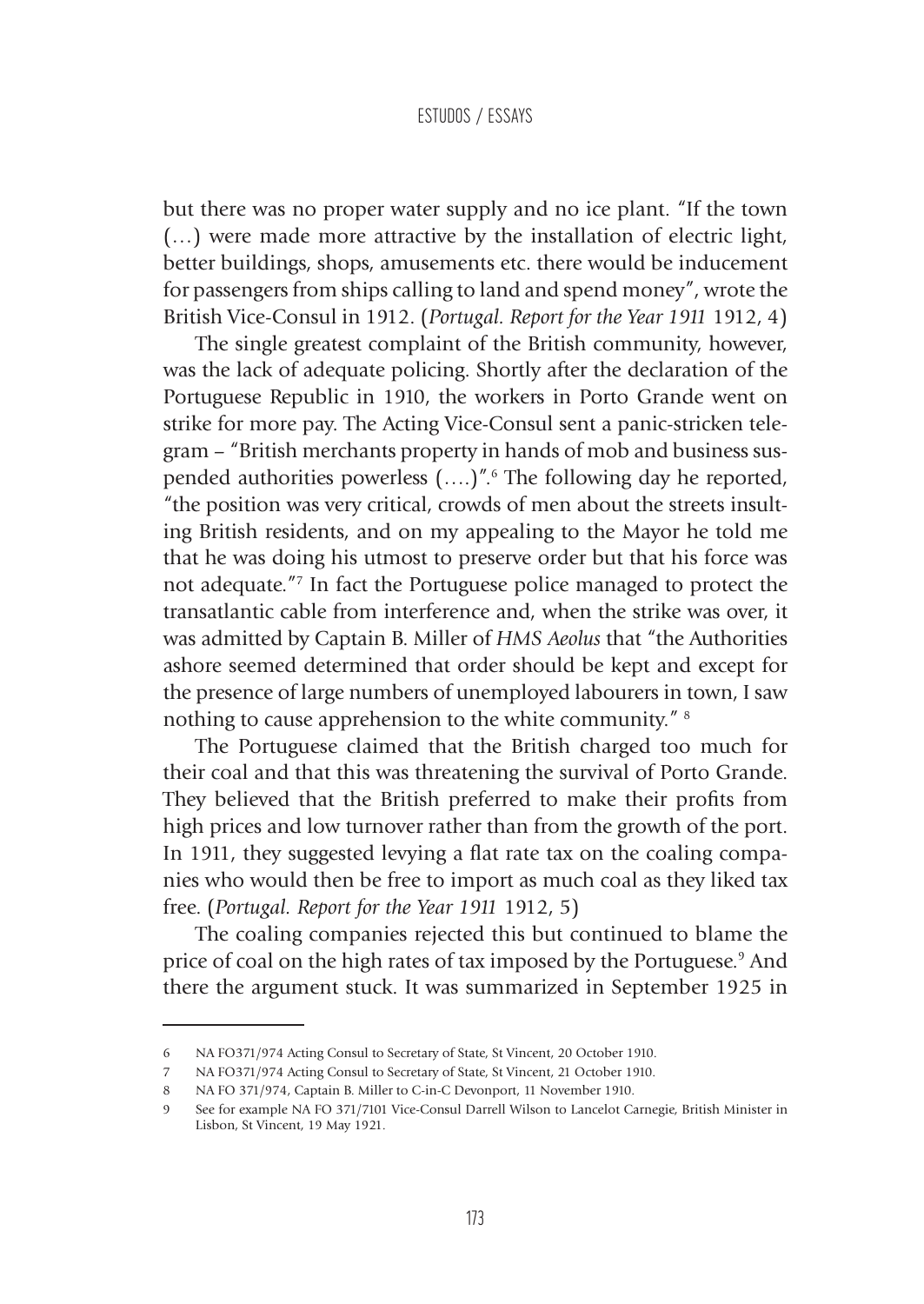a letter written by the British Vice-Consul to Lancelot Carnegie, the British Minister in Lisbon, describing the return of the Governor of Cape Verde, Julio de Abreu, from a visit to Lisbon:

> Dr Abreu seems to have returned here with considerable prejudice in his mind against the British Coaling Companies in Saint Vincent. He appears to consider that the decline of the port is due, in great part, to causes within the power of the Coaling Companies to remedy; generally speaking, he is vague in his statements, his only definite suggestion being that the price of coal here is too high; as Your Excellency knows, this is to no small extent, due to the tax of 1/6 a ton levied on all coal imported here, a disability from which the competing islands, Las Palmas, Madeira, Tenerife, are in fact entirely free.10

The governor, again not for the first time, proposed inviting non-British firms to compete for the coaling contracts and proposed forming a company to undertake and pay for improvements to the port.

While the British complained that the Portuguese did nothing to improve the port, in spite of high levels of local taxation, the Portuguese complained that the British companies were unwilling to invest any of the excessive profits they made from over-priced coal. Each side blamed the other for the slow but inexorable decline of the port. Ana Prata has shown that in the years when more than one coaling company operated in the port, competition lowered the price of coal and increased the number of ships calling, only for the situation to be reversed when the next round of mergers resulted yet again in monopoly conditions. (Prata 2014, 49-69)

The Portuguese also blamed the British for much of the disorder in the town, for the rampant contraband trade that spread from the ships and for the drunken and disorderly behaviour of the British community. In 1920 the British Minister in Lisbon told Lord Curzon that

> all the trouble has been caused by Mr Butler [the Vice-Consul] and his particular friends (…) he was often drunk and he and his companions when

<sup>10</sup> NA FO 371/11094 British Vice-Consul to Lancelot Carnegie, St Vincent, 26 September 1925.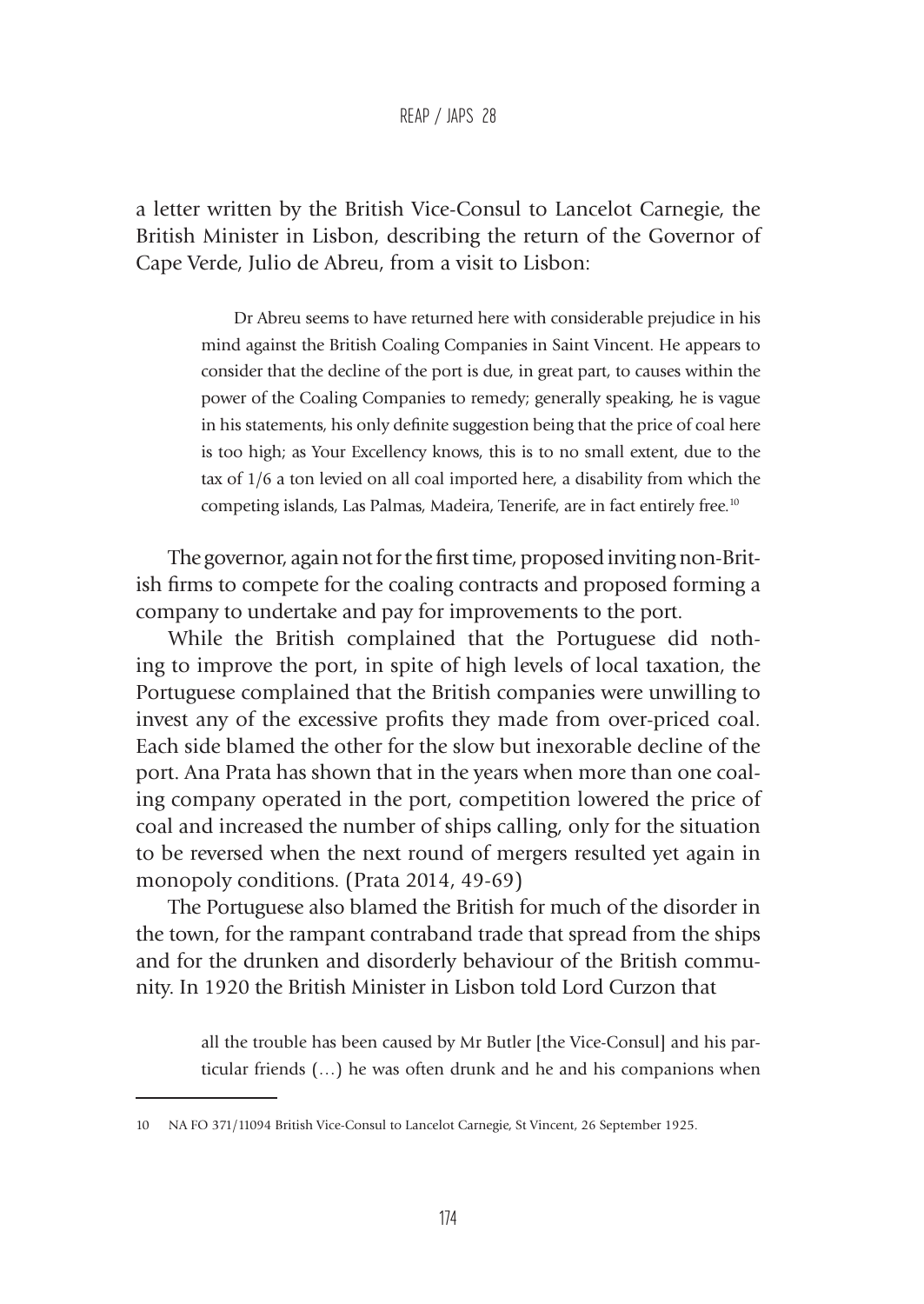in that condition had made scandalous scenes in the street at night and had defied the authorities for whom they perpetually created every sort of annoyance and difficulty.<sup>11</sup>

Archibald Lyall commented that "one would gather from the few survivors of the good old days that half the colony spent Saturday night bailing the other half out of gaol." (1938, 78)

Relations with the English community were regulated through the important figure of the British Vice-Consul who not only represented the commercial community, but had direct communication with the British embassy in Lisbon and the Foreign Office in London. Whatever the behaviour of the British community, most Vice-Consuls took care to maintain friendly relations with the Portuguese authorities. A letter written in 1876 from the British Vice-Consul to the Foreign Secretary, the Earl of Derby, can be read either as a case of close cooperation between the two elite communities or as a sign that the British were beginning to treat São Vicente as their own colony. In 1873 the Portuguese had initiated a tree planting programme and had imposed penalties on anyone cutting down trees in the island. The British Vice-Consul and the Portuguese president of the Câmara Muncipal had begun to experiment with growing Casuarina trees, reputed to grow well in dry sandy conditions. The plants had attained two inches in height when the Portuguese official was transferred to Angola. The British had then ordered seeds of two species of Casuarina to be sent from Réunion Island to continue the experiment.<sup>12</sup>

### 4. The Cape Verdian Working Class

In the nineteenth century, the working population of Mindelo was entirely made up of migrants from the other islands. Used to migrating in search of work, Cape Verdians now found a foreign

<sup>11</sup> NA FO 371/5492 Lancelot Carnegie, British Minister in Portugal, to Lord Curzon, 8 December 1920.

<sup>12</sup> NA FO 63/1042 British Vice-Consul to Earl of Derby, St Vincent, 15 November 1876.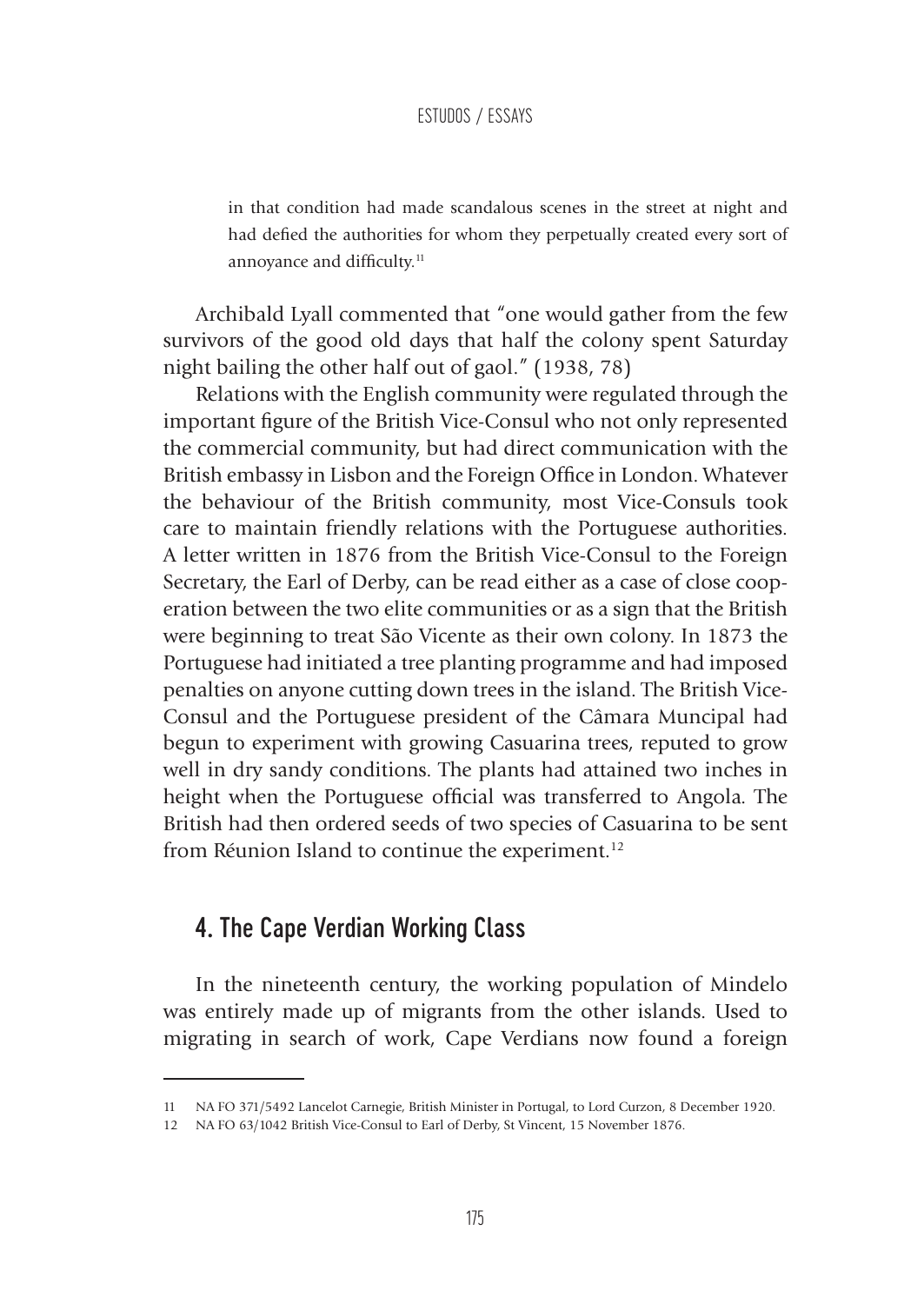colony installed on one of their own islands where work of a kind was available. At first the migrant workers retained their roots in the agricultural communities of their islands of origin. It was reported that, whenever it rained, the city would be emptied as the workers returned home to help with planting or traveled inland to cultivate small plots of land on Monte Verde, the only part of São Vicente that received sufficient moisture to allow any agriculture. As João Sousa Machado commented in 1890,

> em caindo as primeiras chuvas, corre ao campo para os trabalhos da sementeira, quasi toda a população valida da cidade, com prejuizo do serviço do mar, collocando por vezes as companhias em graves difficuldades. (1891, 3-4)

The bunkering of ships was very labour intensive. Porto Grande had no quays and all ships rode at anchor and had to be supplied by lighters. The coal, stored in sacks, was manhandled into the lighters, which were then taken out to the steamers in the bay. If the steamers had hoists fore and aft, 100 tons could be loaded in an hour and the average steamer could be turned round in a day. Labour costs were low and much of the work of moving the coal was actually performed by women "who carry great buckets of coal and *bidons* of water as large as their own torsos; and it is on their kerchiefed curls that the huge sacks of flour and maize and rice are carried up from the lighters." (Lyall 1936, 80) A report dating from 1925 claimed that it took 17 women and 18 men to load 200 tons of coal. The men were paid 1/4d a day and the women 7d – in 1911 the rates had been 1/5 and 10d.13

In 1880 the Portuguese administrator had described the population of Mindelo as "pacificos, indolentes, faltos de instrução e muito dados ao uso e abuso de bebidas alcoolicas. Amigos de danças

<sup>13</sup> NA FO 371/11094 British Vice-Consul to Lancelot Carnegie, St Vincent, 26 September 1925, enclosing article from *Gazeta das Colónias*, no 24, 8 August 1925.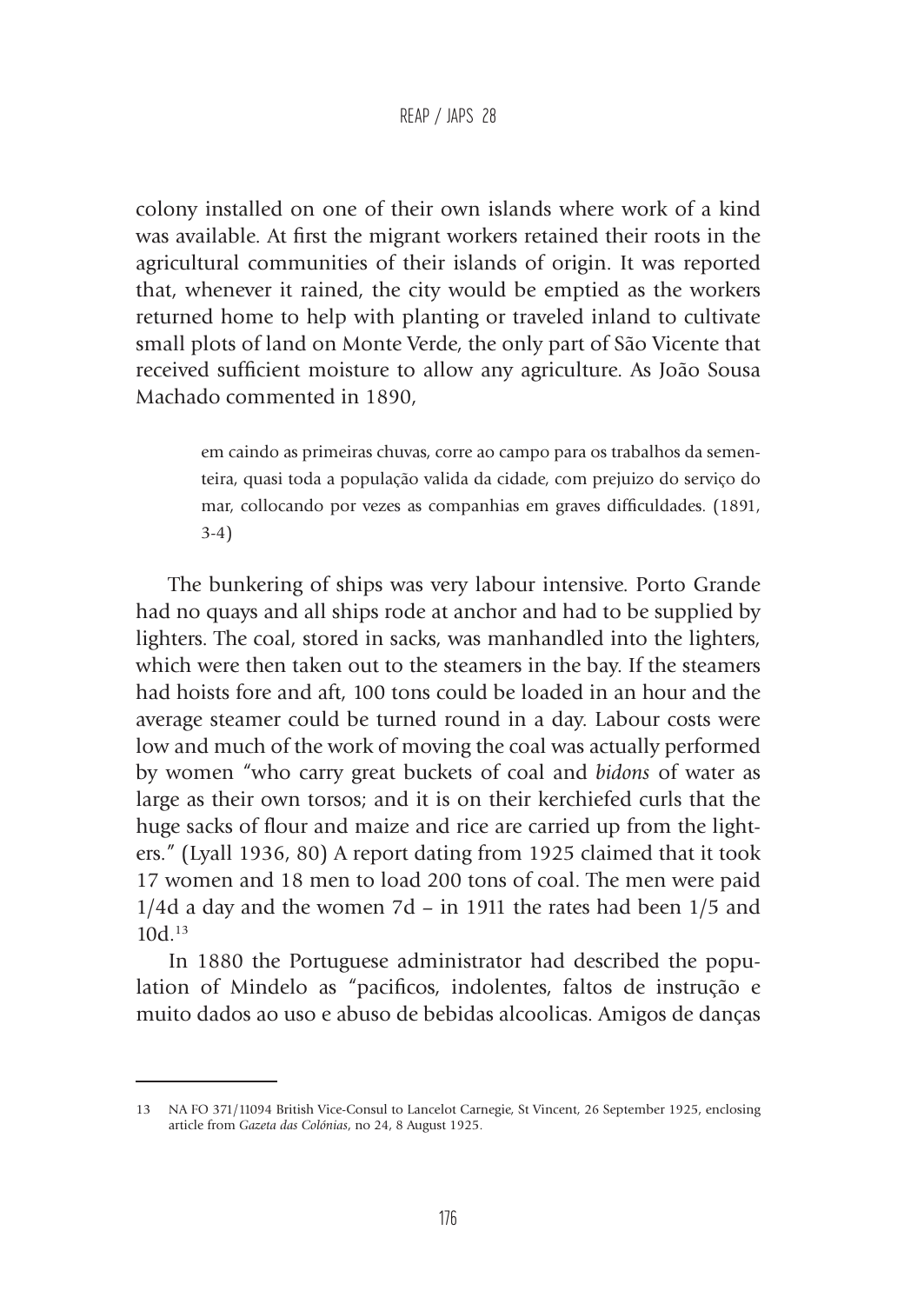e folguedos, consumindo num dia os ganhos da semana." (*Linhas Gerais da História* 1984, 33)

João de Sousa Machado, who carried out a study of the coal trade in 1890, also maintained that the population of São Vicente was "pacifica, bondosa, humilde e alegre" (1891, 16) In fact, labour relations were poor and were exacerbated by the effects of the droughts that regularly struck the islands. Cape Verdians were not subject to Portuguese colonial labour laws and escaped the forced labour which, under various disguises, was imposed on the inhabitants of the mainland colonies. Instead labourers, small peasant farmers in their islands of origin, were reduced by the monopolistic practices of free enterprise to becoming a proletariat without rights except those they could extort through collective action or subterfuge.

Labourers were employed by the coaling companies on a daily basis. If there were no ships, there was no work and no pay. The earliest strike took place in 1855 when famine conditions in the islands made the small wages earned by the workforce valueless as there was nothing to buy. The workers demanded that they be paid in food. (*Linhas Gerais da História* 1984, 20) After this the port labourers received part of their pay in kind to be spent in the companies stores – the notorious 'truck' system so hated by industrial workers everywhere. Another major strike occurred in October 1910 soon after the declaration of the Republic. The numbers on strike were variously estimated at between 1000 and 2000 and the coal lighters were prevented from being towed out to the waiting ships. The strikers wanted a doubling of their wages and were, allegedly, supported by "the small shopkeepers of the place, to whose advantage it would be if they were to obtain an increase of pay."14 In the end the strikers settled for 15 per cent. Low as the wages were, they attracted ever-growing numbers of migrants to the city. Those who were not employed by the coaling companies worked as household servants. In 1879 out of 1,623 people employed in the city, 671 worked for the companies and 224

<sup>14</sup> NA FO 371/974 Rear-admiral A. H. Farquhar to Secretary of Admiralty, *HMS Leviathan*, St Vincent, 27 October 1910.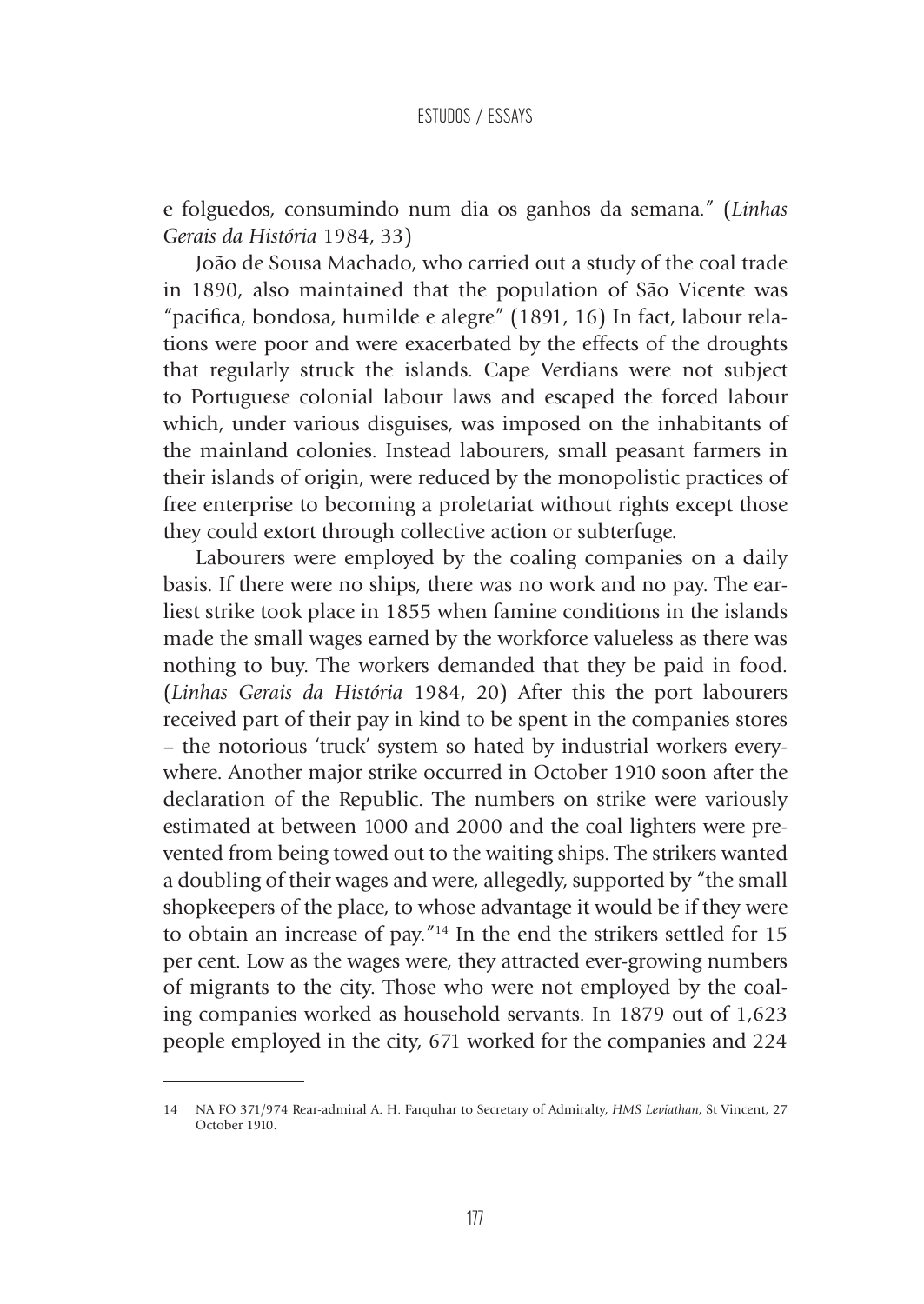were household servants. (*Linhas Gerais da História* 1984, 33) The only alternative was to make a living by prostitution, petty crime or dealing in contraband goods.

Living conditions in the city were appalling. At first there was only one well supplying water. Cholera broke out in 1858 and carried off half the population before subsiding. Visiting ships brought typhoid, yellow fever and bubonic plague. In 1911 the British Vice-Consul reported "there is no drainage, refuse being cast upon the waste lands near the towns or on to the sea-shore, with the consequence that during, and after, the rainy season outbreaks of malarial fever occur." There had been an outbreak of typhus and malaria among the British inhabitants and four people had died. *(Portugal. Report for the Year 1911* 1912) As late as May 1921 the British Vice-Consul summed up the situation in an official report, "the Port of St Vincent (Porto Grande) itself is in a very poor state of development, with no running water, town sanitation, electric light, telephones, wireless station, iceplant or good roads."15 Six months later he was reporting an outbreak of bubonic plague:

> anti-bubonic serum has arrived and many of the white Portuguese have been inoculated (…) an order recently posted states that all dogs found loose on the streets will be seized and destroyed if not claimed within 24 hours in order to prevent dogs spreading plague infection through possible contact with rats. A number of rats (20 to 40, I am told) are found dead from plague every morning. Disinfection apparatus arrived a month ago and many native dwellings have been disinfected, although none too thoroughly, I fear.<sup>16</sup>

Disease not only arrived with the ships and bred in the appalling sanitary conditions of the town but was exacerbated by the state of semi-starvation in which much of the population lived. Starvation

<sup>15</sup> NA FO 371/7101 Vice-Consul Darrell Wilson to Lancelot Carnegie, British Minister in Lisbon, St Vincent, 19 May 1921.

<sup>16</sup> NA FO 371/8386 Vice-Consul Darrell Wilson to Lancelot Carnegie, British Minister in Lisbon, St Vincent, 20 December 1921.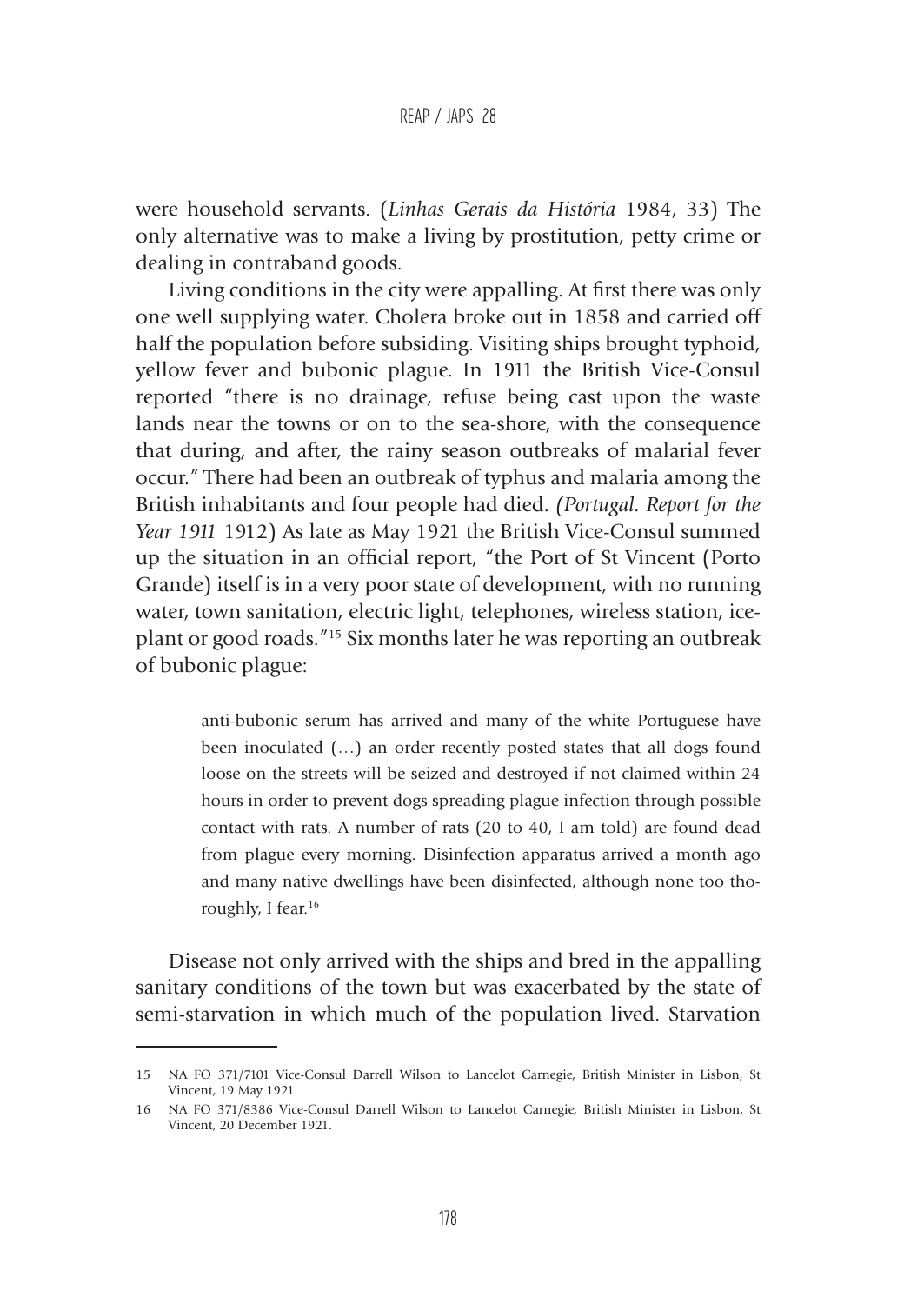lay at the root of much of the lawlessness of which the British complained, but for them, it remained a police matter and the responsibility of the Portuguese authorities.

Petty thieving increased during the periods of severe drought when desperate and starving people would steal from the houses and business premises of the Europeans. In September 1920, all 104 members of the British community in São Vicente signed a petition drawing the government's attention to "the present undesirable and indeed serious state of affairs in this island" and demanding "protection against the wanton aggression of the lower class native population". The petition listed three robberies and two "most brutal assaults" and went on to complain that "members of the community, including ladies, are repeatedly insulted in the street and on more than one occasion even native policemen have jeered at them". The British community indignantly claimed that they were not protected by the police and demanded action to control the levels of crime.

The petition-letter went on to assert that "the unfriendly attitude of the Authorities towards British interests, is the basic cause of the conduct of the natives towards us" and "shipmasters on whose opinion the whole life of the community depends, are treated with the utmost discourtesy and abuse (…)."17

When drought struck the islands, the population of the city would be swollen with the destitute. The Portuguese government had no systematic relief policy, while the coaling companies considered the poverty to be none of their business. Lyall describes the famine riots of the early 1930s and the resulting *taxation populaire* – the political economy of riot which has been described so often in early modern Europe:

> The storm broke one morning, when some men paraded the town demanding food, work or maintenance. Others joined them and in an hour or two there were ten thousand people marching through St Vincent with

<sup>17</sup> NA FO 371/5492 Vice-Consul H. Butler to Secretary of State, St Vincent, 21 September 1920 enclosing letter from British residents dated 28 August 1920.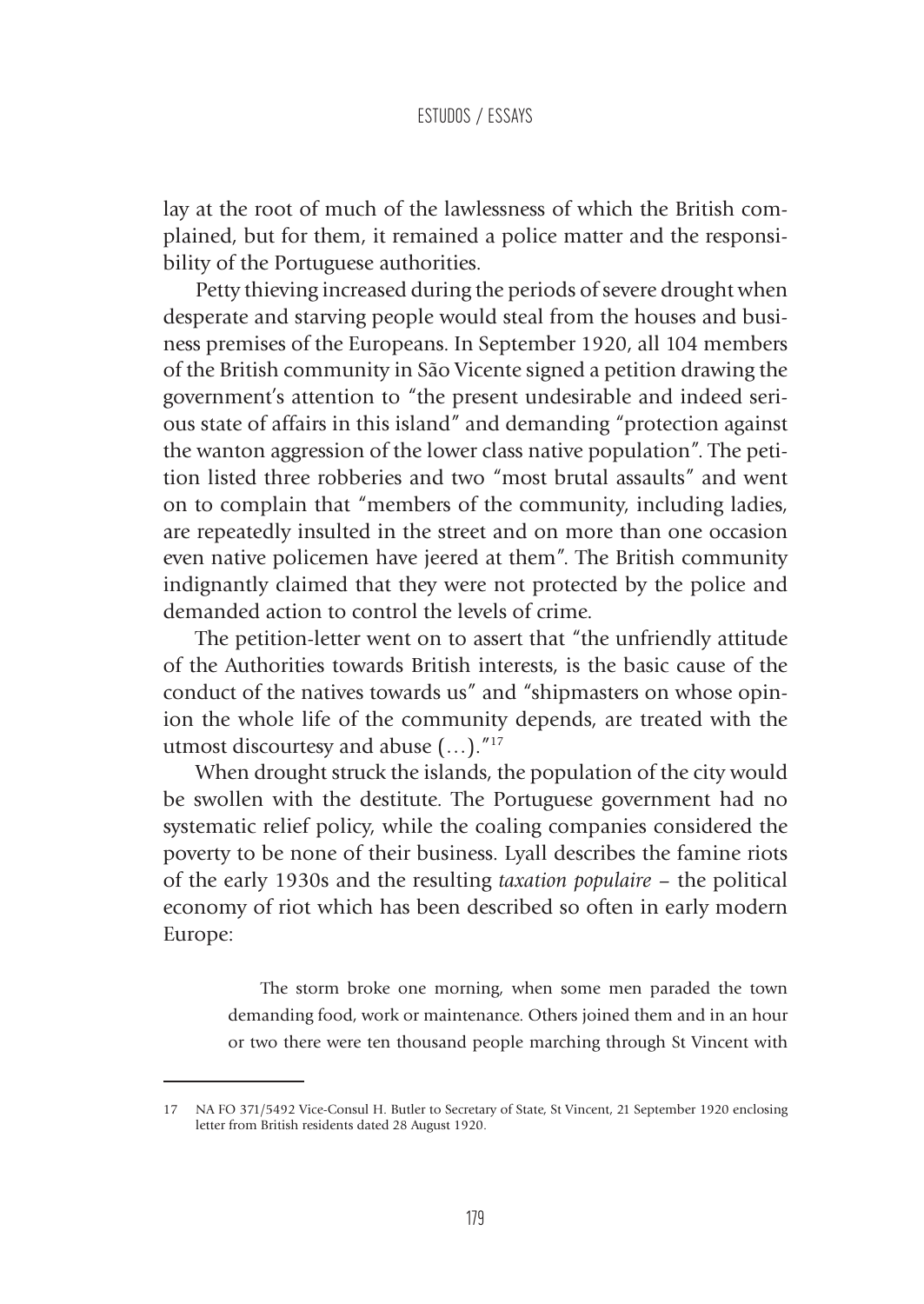the black banner of hunger waving at their head. Then they began to loot the food shops. Even then the fundamental decency of these miserable people showed itself. The police had refused to fire; the town was theirs; but the starving mob, which could easily have embarked on a wholesale *jacquerie*, preserved a sort of discipline and discriminated between friends and foes. They did not touch the merchants who had shown them charity (…). The others were looted. (1938, 84)

A further clash of interest between the coaling companies and the workers in Mindelo came to a head in 1925. For years small sailing boats had been used by men from São Vicente to dredge the harbour floor for coal that had fallen into the sea during loading. This practice known as 'Rocega' was resented by the coaling companies which claimed the dredgers stole coal directly from the lighters, that the coal on the seabed was theirs and that they should have the sole right to dredge. Although it was pointed out that the coal being loaded actually belonged to the ships which had paid for it, the Portuguese authorities sided with the coaling companies and dredging was banned.<sup>18</sup>

If tension constantly existed between the working population of Mindelo and the British community, the same was also true of relations between the workers and the Portuguese authorities. Second only to the bunkering trade, smuggling became Mindello's single greatest industry. Each ship that docked presented an opportunity for evading the official customs regulations. In collusion with sailors from the ships contraband of every sort was landed and retailed in the black market.

Mindello also became the focus of another form of smuggling, that of people. António Carreira has charted the droughts, famines and migrations that marked the rhythms of life and death in Cape Verde. Legal emigration was handled from Praia but it was Mindelo that offered endless opportunities for illegal emigrants. Large numbers of the destitute collected in the port waiting for the opportunity

<sup>18</sup> NA FO 371/11094 British Vice-Consul to Lancelot Carnegie, St Vincent, 26 September 1925, enclosing article from *Gazeta das Colónias*, no 24, 8 August 1925.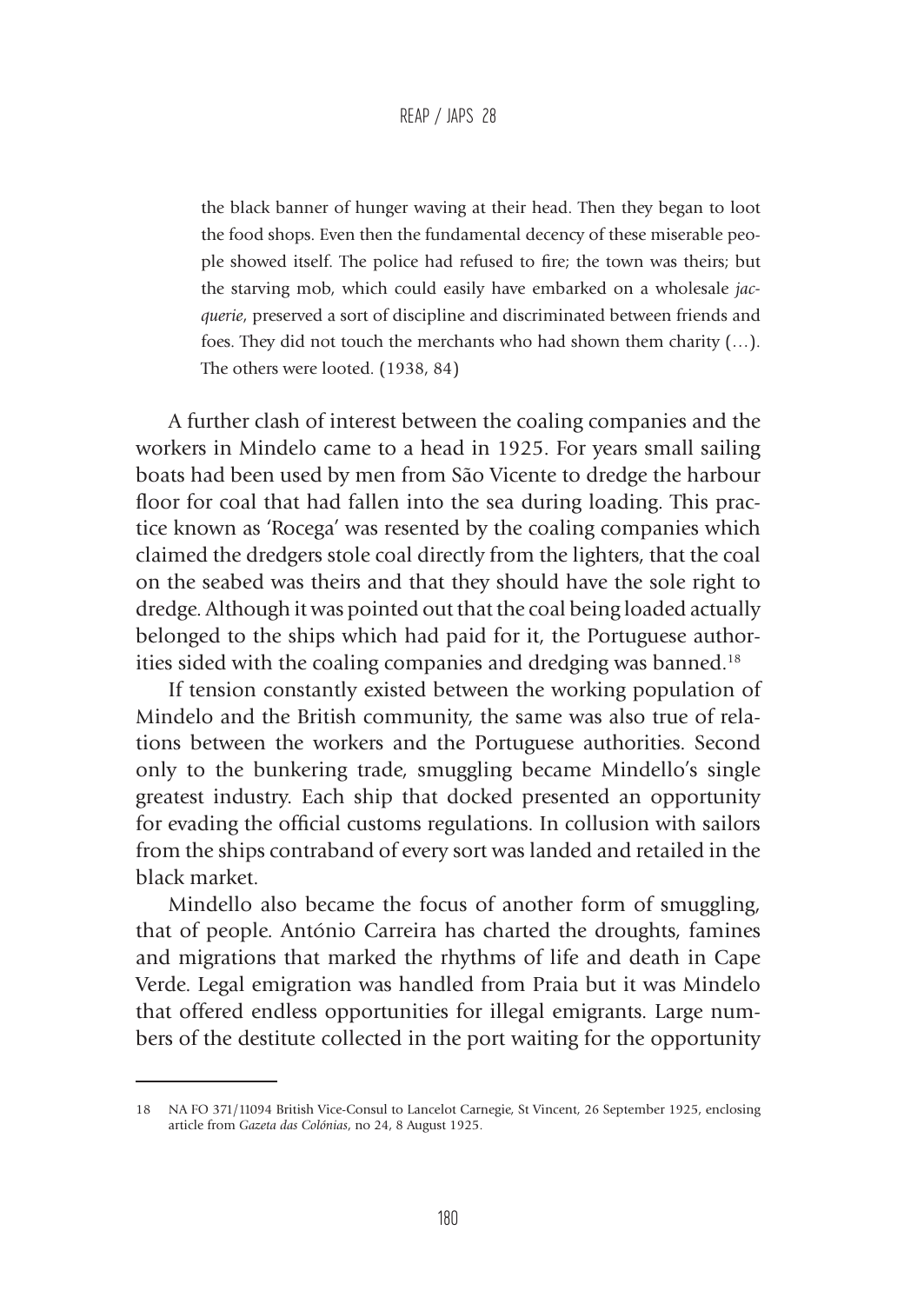to stowaway on passing steamers or for a passage on the small sailing boats that brought cargoes of boots, shoes and timber from the US. (*Portugal. Report for the Year 1911* 1912, 3) By 1916, such large numbers were stowing away on ships at São Vicente that Millers and Corry published a special announcement in the press to the effect that stowaways on their ships would be handed over to the authorities. (Carreira 1985, 93-4) The United States and Brazil were the favoured destinations and this emigration was eventually to generate the flow of remittances, which sustained the economy of the city when the coaling trade, which had provided the escape route for so many migrants, died.

This is the context and the explanation of the events that so troubled Captain Ashby of the *Hypatia* in 1922.

## 5. Mindelo Caught Between Rival Imperial Powers

In the protectionist world of the late nineteenth century, Porto Grande was only able to survive by becoming another incarnation of the old Anglo-Portuguese alliance. Threats to its survival came not only from the Spanish Canaries where, by the end of the nineteenth century, the free port was thriving, but nearer to home from the French decision to develop Dakar. This diverted French traffic and, incidentally, cut deeply into the salt trade from Cape Verde to Senegal. This made Porto Grande all the more dependent on the British who maintained the coal trade as a British monopoly, closed to international competition. German attempts in 1905 to establish coaling facilities in competition with the British were severely discouraged – a Foreign Office minute commenting on the scheme reflected that "Sr Villaça promised that he would never consent to granting a coaling station in Madeira or the Azores [or by implication Cape Verde] to a foreign power".19 Foreign, of course, meant anyone other than the British.

<sup>19</sup> NA FO 63/1427 Minute attached to Vice-Consul Rice to FO, St Vincent, 1 June 1905.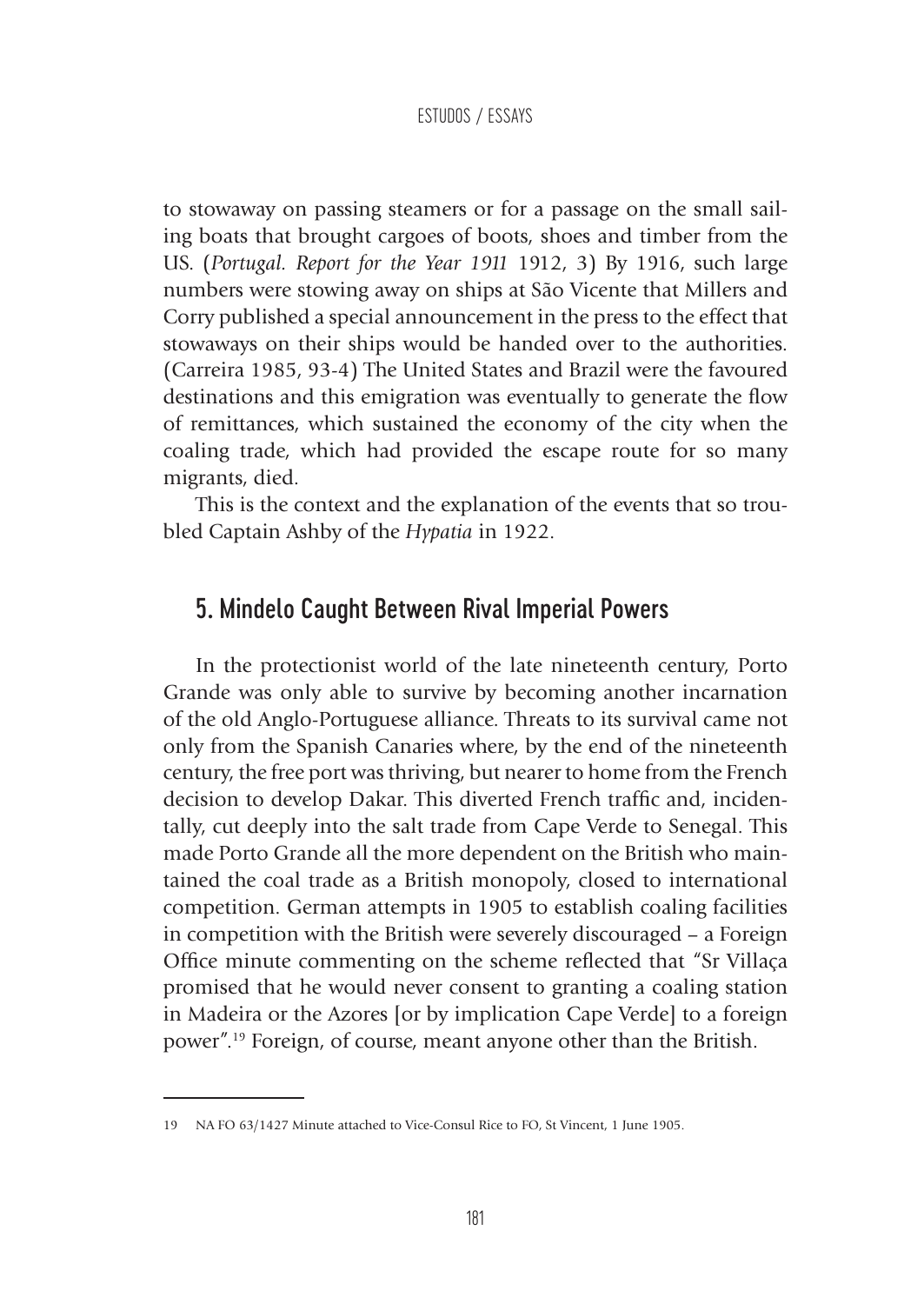As Augusto Vera Cruz, Cape Verde's representative in the Portuguese Senate, put it in an article published in *Gazeta das Colónias* in 1925, "these attempts [to introduce foreign competition] are frustrated because the British Government at once brings the project to the notice of our Government, which, always faithful to its ally, gives way (…)."20 Porto Grande remained of great strategic importance to British imperial commerce as can be seen in the figures for 1913. In that year 870 British ships used the port, twice the number of Portuguese and four times the number of German vessels. That year, however, only 16 French ships used Porto Grande. (Almeida 1929, 35) When workers in the port struck for better pay in 1910, the British Government sent a cruiser squadron to São Vicente, ostensibly to protect British lives and property but in practice to overawe the strikers and to force the Portuguese authorities to take appropriate action.<sup>21</sup>

The Portuguese recognized the strategic importance of Porto Grande for the British and cooperated reluctantly as a member of the alliance, aware that in practice they had little alternative. Porto Grande had been used by the British as a port of assembly during the Ashanti War and the Portuguese regularly welcomed visits by British warships. In 1908 the Rear-Admiral commanding the second British cruiser squadron reported that

> on the occasion of his recent visit to St Vincent the usual port dues and customs duties, amounting in all to nearly £200 were remitted on the coal which was sent out for the squadron in the steamship '*Rosario*', exemption having been specially granted to her by order of the Portuguese government.<sup>22</sup>

During the First World War, Porto Grande was regularly used for refueling British warships. At the peace conference, the British suggested that they should take over the port "as a set-off to financial claims of Great Britain on Portugal, or in exchange for territory

<sup>20</sup> NA FO 371/11094 British Vice-Consul to Lancelot Carnegie, St Vincent, 26 September 1925 enclosing article from *Gazeta das Colónias*, no 21, 25 April 1925.

<sup>21</sup> NA FO 371/974 Sec of State for Foreign Affairs to Sec Board of Trade, 24 Oct 1910.

<sup>22</sup> NA FO 371/510 Admiralty to Foreign Office, 16 November 1908.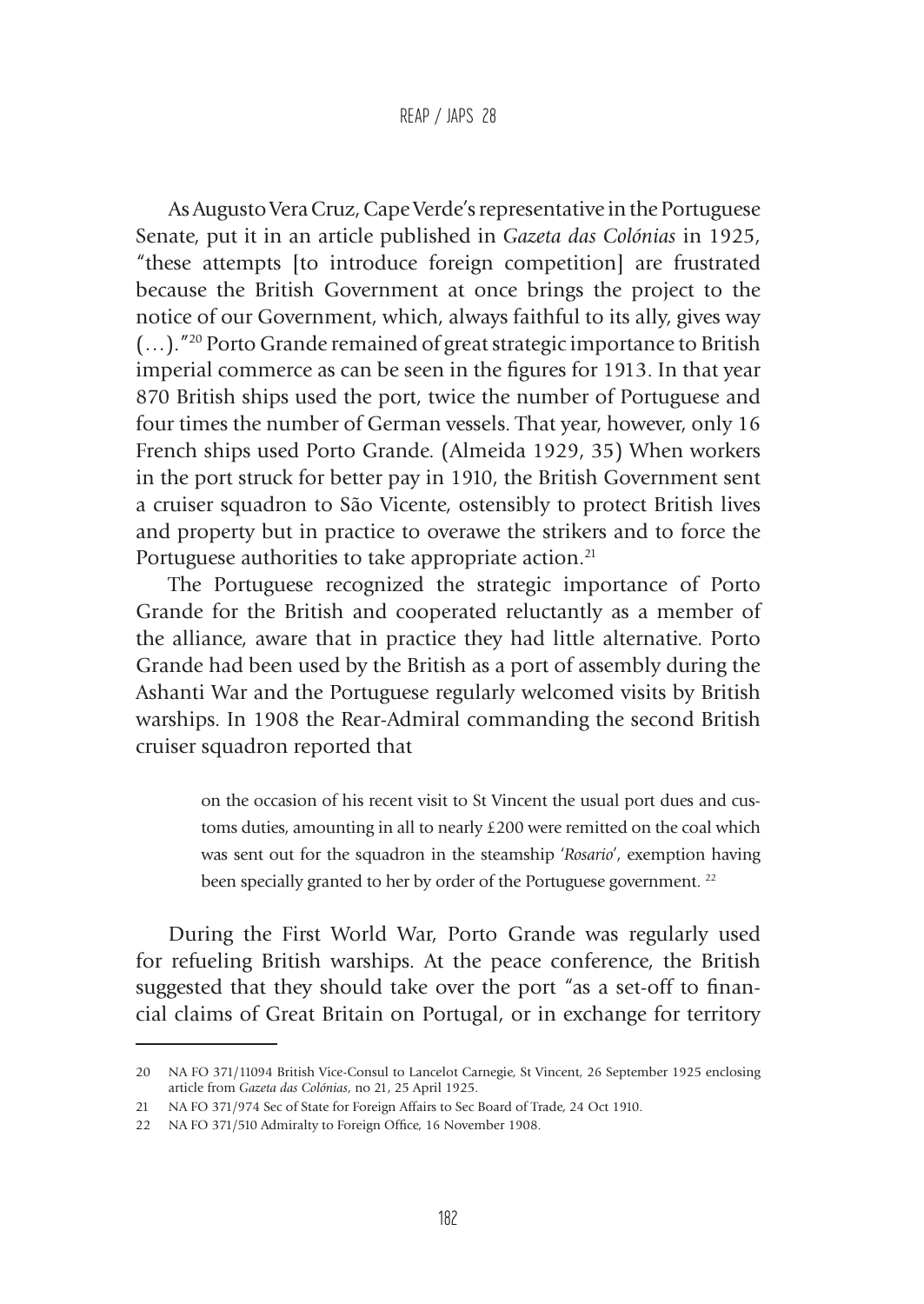captured from Germany" – just as they also considered annexing Delagoa Bay.23

However, important as it was for British interests, the British government did next to nothing to develop the port and even blocked Portuguese initiatives in this direction. Ever since the 1890s, when concern was being expressed about the future of Porto Grande, numerous plans for improving the port and reviving its fortunes were prepared – "the harbour scheme bacillus is very prevalent in Portugal" commented a Foreign Office minute.<sup>24</sup> In 1925, among many plans for the rejuvenation of the port, a scheme to convert Porto Grande into a naval base was put forward by the head of 'Obras Publicas' in the island. Like all other such schemes this one fell on deaf ears in both London and Lisbon. Lancelot Carnegie, the British Minister in Lisbon, commenting on the scheme did, however, agree that Porto Grande with all its advantages had fallen far behind its rivals. In 1889 Las Palmas and São Vicente had serviced the same number of ships but in 1924 9,108 ships had called at Las Palmas compared with only 1145 visiting Porto Grande. He summarized the British perspective on why this was so – excessive import duties on coal leading to higher prices, exaggerated price of water, bad arrangements for loading and unloading, no prepaid facilities, lack of fresh provisions, customs difficulties and the lack of attractions for tourists on shore – all by implication the fault of the Portuguese.25 By the mid-1930s little had changed. Archibald Lyall, writing in 1938, observed

> The subject of the construction of a new harbor is on the tongue of every after-dinner speaker in Cape Verde, every new governor and every grumbler and reformer, but nothing has been done and I doubt whether it ever will be (…). If it had been done forty years ago, St Vincent would have kept her trade (…). (1938, 77)

<sup>23</sup> NA FO 608/119/23 Admiralty to Foreign Office, 18 January 1919.

<sup>24</sup> NA FO 371/11094 Minute to dispatch from Vice-Consul St Vincent, 21 October 1925.

<sup>25</sup> NA FO 371/11093 Lancelot Carnegie, British Minister in Lisbon to Austen Chamberlain Lisbon, 13 July 1925.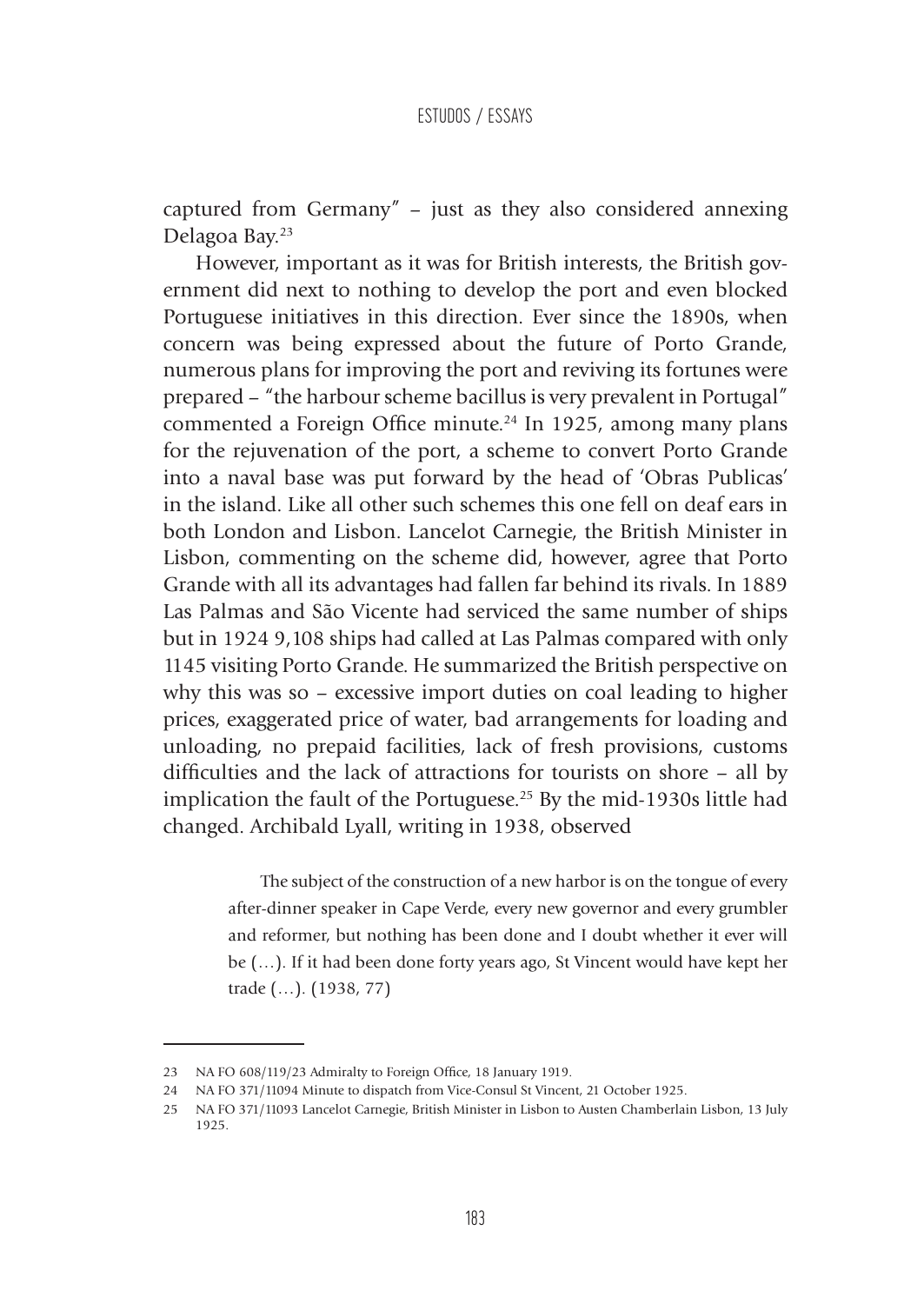Porto Grande, however, had by then ceased to hold any importance for British or American commercial or naval power. The port and the city of Mindelo had only come into existence because of the unusual set of circumstances that made its geographical location so important. As oil-powered vessels, with their greater range, replaced coal-fired steamers, and wireless replaced the undersea cables, the geographical location of Porto Grande ceased to have attractions. As the British Vice-Consul wrote in 1925, "nobody would go to St Vincent for coal or anything else, if they could get it elsewhere: the decline of the port is perfectly natural."26

The growth of international air traffic in the 1930s promised to give the Cape Verde Islands a key role in early aviation similar to the one they had played in early steam navigation. But it was on Sal not São Vicente that the international airport was built, initially by the Italians, not the British.

# 6. The Second World War27

The last time that Mindelo became entangled in the fortunes of the two rival empires was at the start of the Second World War when plans were prepared by the British to take control not only of Porto Grande but of the airfields in Cape Verde.<sup>28</sup> A report by a British naval officer in January 1941 described Britain's concerns:

> On Christmas Day St Vincent was virtually undefended. The Senior Officer present was the Officer of the Port, [he] is a political exile who will accept little responsibility and who lacks decision, and a lieutenant in charge of the garrison, a man miserable in appearance, who commands fifty native troops, recruited locally (…). Four to six determined armed men with iron bars and a can of petrol could put the [cable] station out of commission in from five to ten minutes.<sup>29</sup>

<sup>26</sup> NA FO 371/11094 Minute to dispatch from Vice-Consul St Vincent, 21 October 1925.

<sup>27</sup> For this section see Newitt 2015, 220-237.

<sup>28</sup> NA WO 106/2947 Operation No2, 1940.

<sup>29</sup> NA FO 371/26842, Lt Cumberlege RNR to FO, Jan 1941.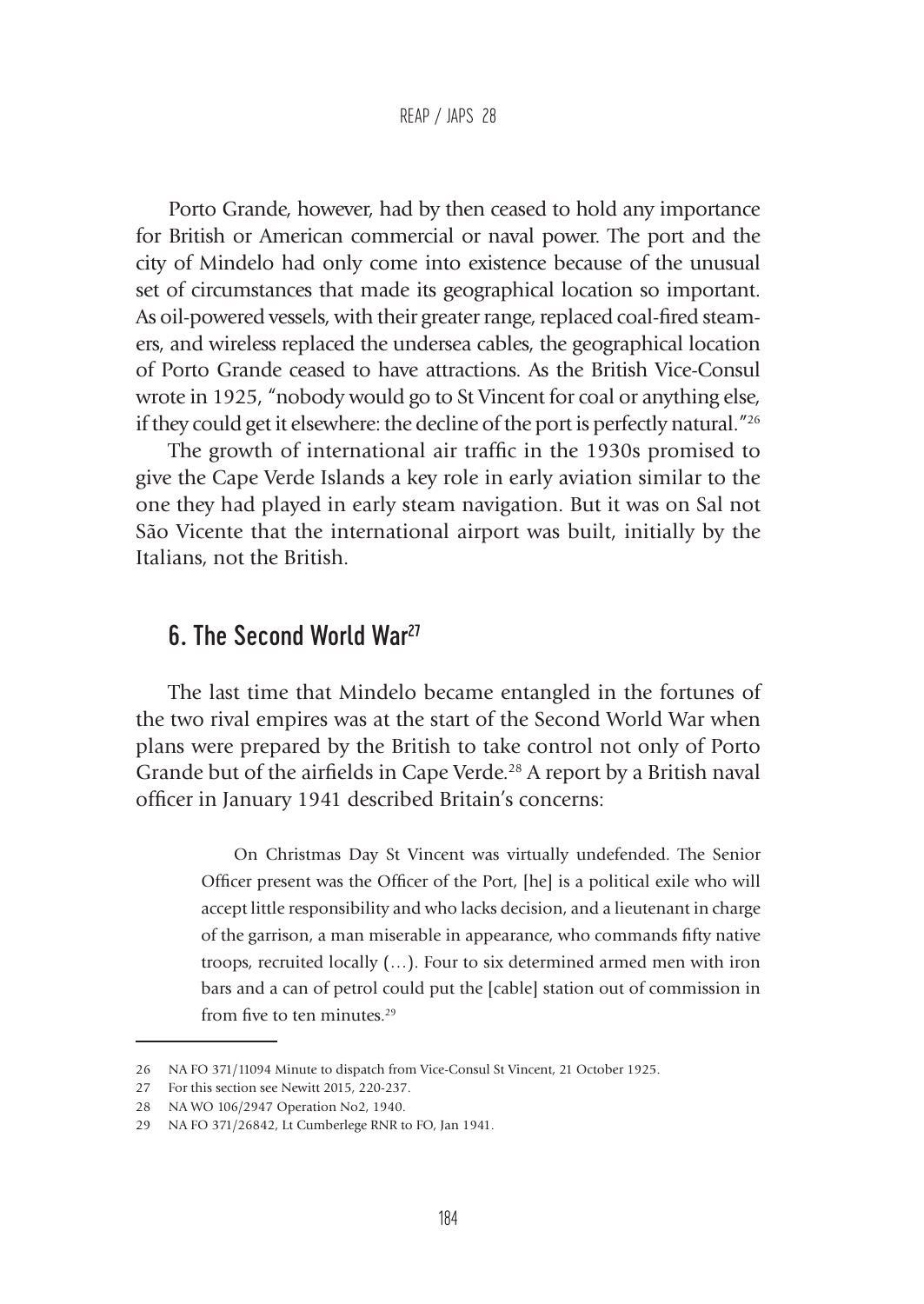Britain, like the Germans, preferred Iberian neutrality but with the proviso that "should Spain enter the war against us [it was proposed] to seize and hold both the Cape Verde Islands and the Azores as soon as possible, irrespective of the attitude of the Portuguese."30 Salazar responded to British concerns by sending a warship and a force of 3,000 men to defend the islands. But in spite of these measures the British complained that German U boats were operating around the islands and were even receiving aid from the islanders.<sup>31</sup> However, it was not to be a British or German occupation that brought disaster to wartime Cape Verde, but drought.

The Cape Verde Islands had always been liable to severe and prolonged droughts and wartime conditions made the islands particularly vulnerable. In 1939 the rains failed and over the next three years, the islands faced steadily worsening famine conditions which were described in the dispatches of the British Vice-Consul. In August 1941, he wrote

> from 70% to 80% of the inhabitants of the Cape Verde Islands live within the poverty zone, dependent on the annual rainfall for their next years supplies of foods and necessities. A bad year means hunger and shortage, two bad years in succession may bring starvation in many islands (…). Towards the end of 1940 rumours were constant of serious want in many of the islands, as 1941 advanced food riots due to want were reported from S. Antão and death from hunger from S. Nicolau and Fogo (…). Children from this island [S. Nicolau] are being landed in St Vincent just skin and bone and have to be carried to the houses of their friends.<sup>32</sup>

By December the situation was worse. Patrols had been out turning back people from the countryside trying to get to one of the towns to find relief:

<sup>30</sup> NA FO 371/24494 C10637, FO to Lord Lothian, Ambassador in Washington, 9 October 1940.

<sup>31</sup> NA FO 371/26842, Vice-Consul St Vincent to British Ambassador in Lisbon, 7 October 1941.

<sup>32</sup> NA FO 371/26842 British Vice-Consul St Vincent to Ambassador in Lisbon, 28 Aug 1941.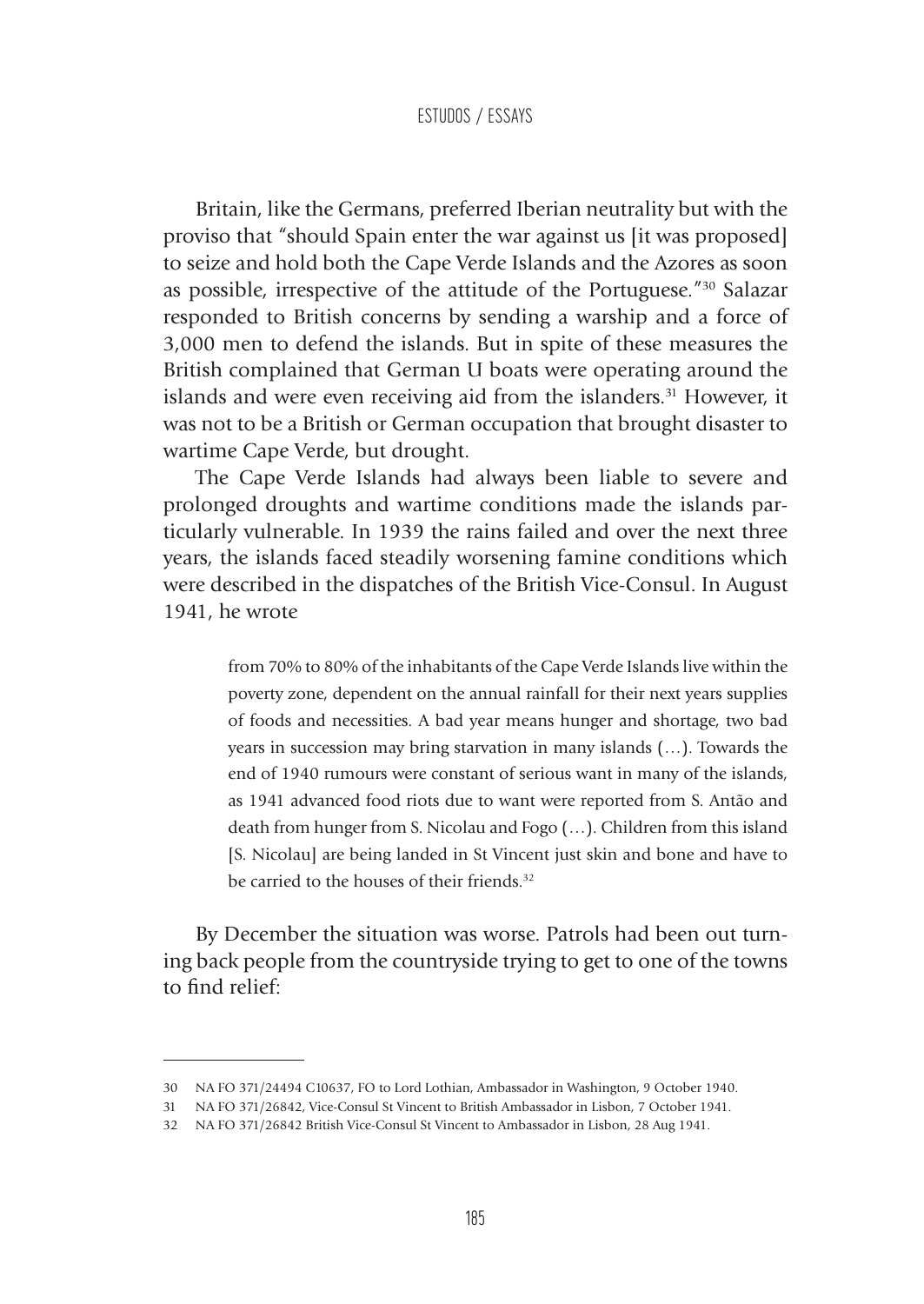The starving seem to accept the situation with an oriental fatalism. They do not press their claims to live, they scarcely beg, may ask you for alms once or twice, and then simply stare at you as if resigned to what is to happen.<sup>33</sup>

The authorities "are very reticent regarding information about the famine  $(...)$  and it is evident the government do not wish for any outside assistance."34 The only measures being taken were to establish relief works but many people were too weak to work. Foodstuffs were continually running out because the recently reinforced Portuguese garrison had to be fed and visiting Portuguese ships were not running to schedule or were too full to carry goods for Cape Verde.<sup>35</sup> However, the Vice-Consul was emphatic that

> the Island Government can deal with the situation if they wish to (…) [and] Portugal can also help if required without any inconvenience, it has no war expenditure and is probably at present one of the wealthiest nations in Europe.<sup>36</sup>

António Carreira estimated that during the years 1941-43 there were 24,643 deaths attributable to the famine. (1985, 166) Alexander Keese has shown how the inertia of the Portuguese administration encouraged some Cape Verdians to look to Britain for help:

> In 1942/3 the situation was grave enough to motivate some members of the Cape Verdean elite to act clandestinely. In a letter to the British Consulate in São Vicente, an anonymous writer – very probably a Cape Verdean member of the administration – sent a report to the "United Nations" (meaning in this case the alliance against the Axis during the Second World War), hoping for British, United States, and Soviet support, and requesting the "liberation" of the islanders from Portuguese mismanagement. He underlined his claim with numbers about death rates and photographs depicting starving peasant communities. (2012, 55)

<sup>33</sup> NA FO 371/26842 British Vice-Consul St Vincent to Ambassador in Lisbon, 28 Aug 1941.

<sup>34</sup> NA FO 371/2684 British Vice-Consul St Vincent to Ambassador in Lisbon, 3 December 1941.

<sup>35</sup> NA FO 371/26842 British Vice-Consul St Vincent to Ambassador in Lisbon, 28 Aug 1941.

<sup>36</sup> NA FO 371/2684 British Vice-Consul St Vincent to Ambassador in Lisbon, 3 December 1941.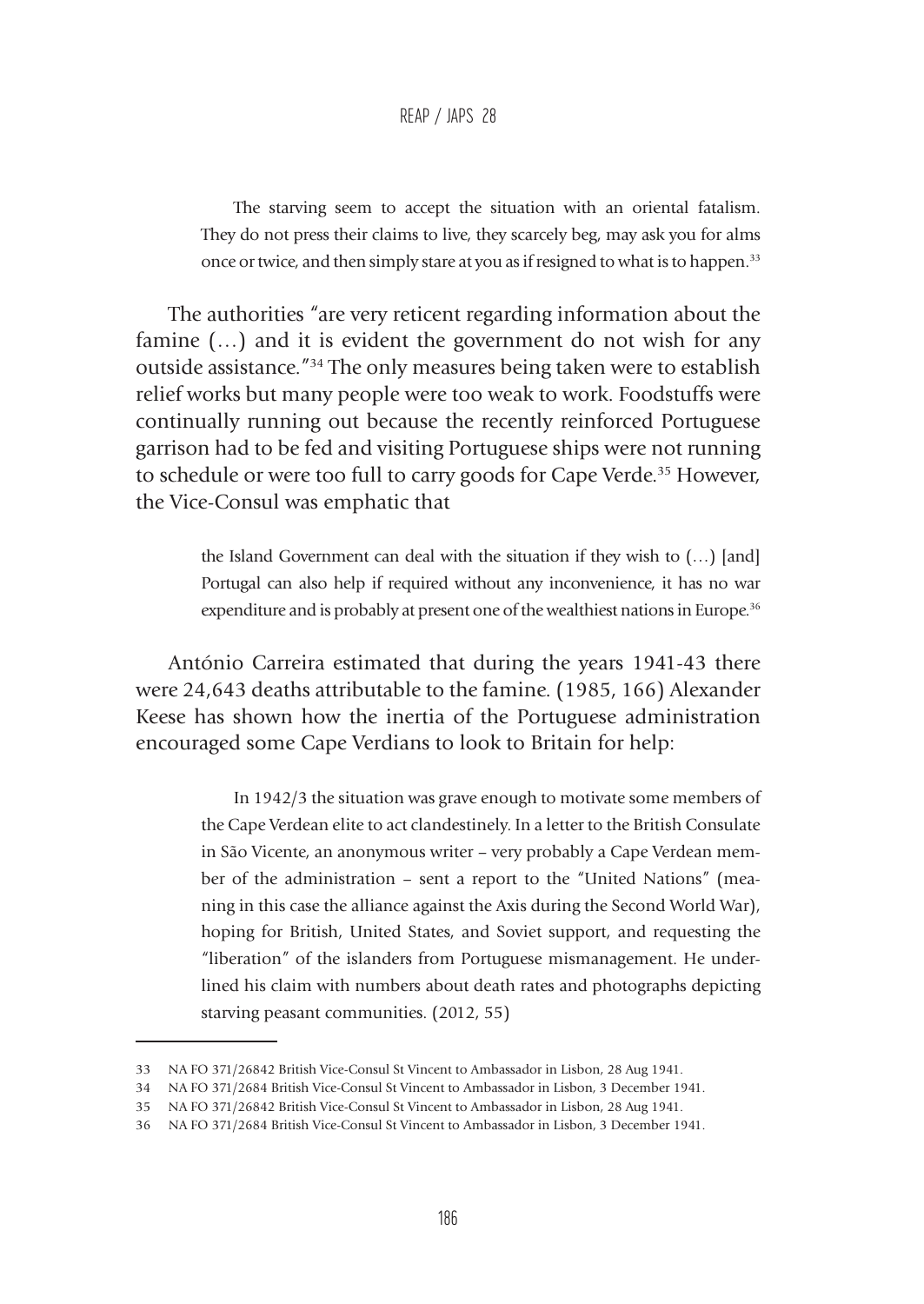There were also approaches made to Britain by some of the settlers in the mainland Portuguese colonies of Angola and Mozambique.<sup>37</sup> Salazar believed that British offers of assistance would prove to be excuses for political or military intervention and refused all offers of aid from Britain. Eventually some 1700 starving islanders were sent to São Tomé to work in the cocoa plantations, but apart from this the Portuguese government did little to mitigate the effects of the famine.

In August 1943, Salazar agreed to lease the Lajes airbase in the Azores to the Allies and this finally removed any threat that Britain might at last wrest possession of the Cape Verde Islands from Portugal.

## Epilogue

For Mindelo, even when Porto Grande fell into disuse and the coal trade died, there was to be a brighter future. Hormuz and Mozambique Island, two other waterless island cities of importance in the history of Portuguese overseas expansion, declined with the passing of the trade that had sustained them. Mindelo, however, survived the death of the bunkering trade. As a city it began to benefit from an increasing flow of remittances from abroad and was able to draw cultural sustenance from the cosmopolitan links provided by the clandestine emigration to Europe and the Americas. It began to experience a cultural vivacity that fed off both the internal social conflicts and the international horizons of a city which for nearly a hundred years had played such a pivotal role at the heart of two world-wide colonial empires. In 1936 the first number of *Claridade* was published in Mindelo, a literary review that was to have a profound influence on generations of educated Cape Verdians and which looked forward to a new identity for the islanders and ultimately to their independence.

<sup>37</sup> NA FO 371/31120 Report from the Royal Institute for International Affairs entitled *The Political Relations of Angola and Portugal*, by Professor Atkinson, 25 April 1942.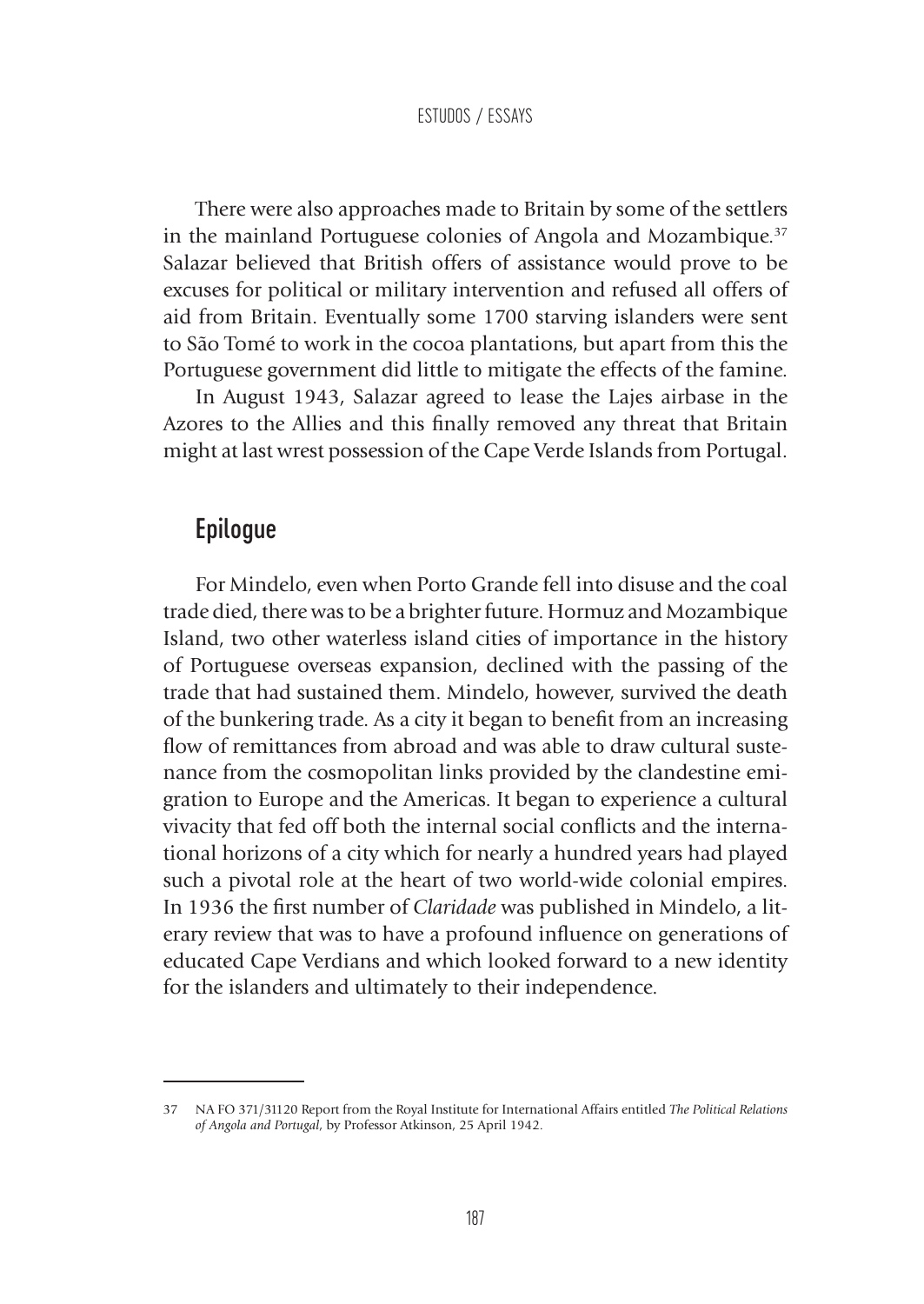# Works Cited

I) Documents from The National Archives at Kew

- NA FO 63/1042 British Vice-Consul to Earl of Derby, St Vincent, 15 November 1876.
- NA FO 63/1427 Minute attached to Vice-Consul Rice to FO, St Vincent, 1 June 1905.
- NA FO 371/510 Admiralty to Foreign Office , 16 November 1908.
- NA FO371/974 Acting Consul to Sec of State, St Vincent, 20 October 1910.
- NA FO371/974 Acting Consul to Sec of State, St Vincent, 21 October 1910.
- NA FO 371/974 Sec of State for Foreign Affairs to Sec Board of Trade, 24 Oct 1910.
- NA FO 371/974 Rear-admiral A. H. Farquhar to Sec of Admiralty, *HMS Leviathan*, St Vincent, 27 October 1910.
- NA FO 371/974, Captain B. Miller to C-in-C Devonport, 11 November 1910.
- NA FO 608/119/23 Admiralty to Foreign Office, 18 January 1919.
- NA FO 371/5492 Vice-Consul H. Butler to Secretary of State, St Vincent, 21 September 1920 enclosing letter from British residents dated 28 August 1920.
- NA FO 371/5492 Lancelot Carnegie, British Minister in Portugal, to Lord Curzon, 8 December 1920.
- NA FO 371/7101 Vice-Consul Darrell Wilson to Lancelot Carnegie, British Minister in Lisbon, St Vincent, 19 May 1921.
- NA FO 371/8386 Vice-Consul Darrell Wilson to Lancelot Carnegie, British Minister in Lisbon, St Vincent, 20 December 1921.
- NA FO 371/8386 J. W. Moore, secretary of the Imperial Merchant Service Guild to the Under Secretary of State for Foreign Affairs, , enclosing a report from Captain H. Ashley of *SS Hypatia*, 26 September 1922.
- NA FO 371/8386, Vice-Consul to Secretary of State, St Vincent, 25 November 1922.
- NA FO 371/11093 Lancelot Carnegie, British Minister in Lisbon to Austen Chamberlain Lisbon, 13 July 1925.